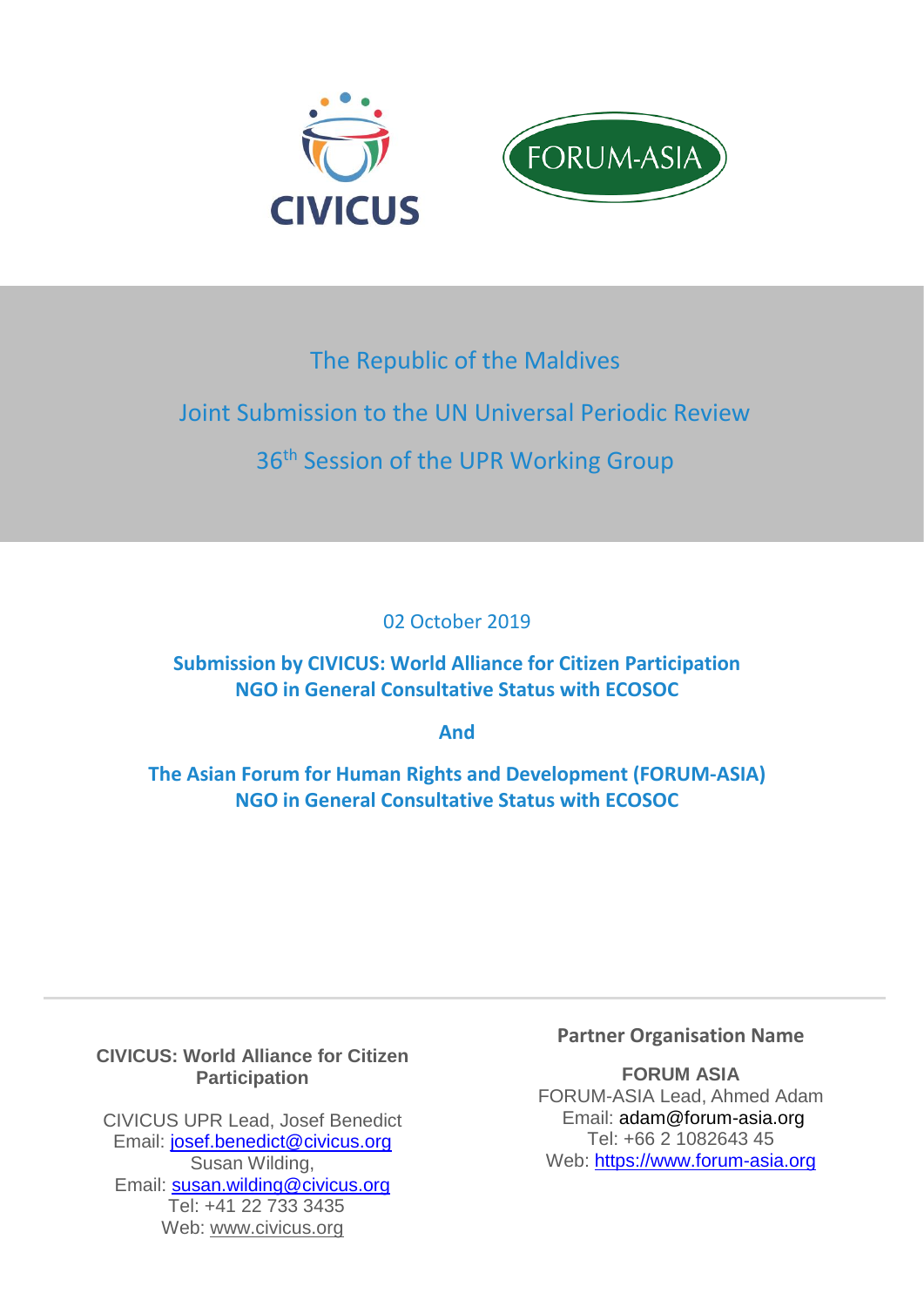#### **1. Introduction**

- **1.1** CIVICUS is a global alliance of civil society organisations (CSOs) and activists dedicated to strengthening citizen action and civil society around the world. Founded in 1993, CIVICUS has members in 180 countries throughout the world.
- **1.2** The Asian Forum for Human Rights and Development (FORUM-ASIA) is a network of 81 members in 21 countries that works to promote and protect human rights, including the right to development, through collaboration and cooperation among human rights organisations and defenders in Asia and beyond.
- **1.3** In this document, the authors examine the Government of the Republic of the Maldives' compliance with its international human rights obligations to create and maintain a safe and enabling environment for civil society. Specifically, we analyse the Maldives' fulfilment of the rights to the freedoms of association, peaceful assembly and expression, and unwarranted restrictions on human rights defenders (HRDs) since its previous UPR examination in 2015. To this end, we assess the Maldives' implementation of recommendations received during the 2nd UPR cycle relating to these issues and provide follow-up recommendations.
- **1.4** During the 2<sup>nd</sup> UPR cycle, the Government of the Maldives received 16 recommendations relating to the space for civil society (civic space). All were accepted. An evaluation of a range of legal sources and human rights documentation addressed in subsequent sections of this submission demonstrate that the Government of the Maldives has partially implemented all 16 recommendations relating to civic space. The political changes in the Maldives since November 2018 have helped drive these civic space reforms.<sup>1</sup> While the new government has made significant strides in opening up the space for the exercise of fundamental freedoms and reviewing legislation restricting civic space since its last UPR examination, there are still implementation gaps with regard to the protection of HRDs and the freedom of expression.
- **1.5** We are alarmed by ongoing reports of harassment of and threats against HRDs and journalists, particularly by extremist groups, and the lack of effective action by law enforcement agencies.
- **1.6** We are also concerned by the slow progress in undertaking comprehensive reforms of the laws related to the freedoms of association and peaceful assembly.

 $\overline{a}$ <sup>1</sup> 'Maldives: Political change offers opportunity for human rights reforms', CIVICUS Monitor, 18 October 2018, [https://monitor.civicus.org/newsfeed/2018/10/18/political-change-offers-opportunity-human-rights-reforms.](https://monitor.civicus.org/newsfeed/2018/10/18/political-change-offers-opportunity-human-rights-reforms/)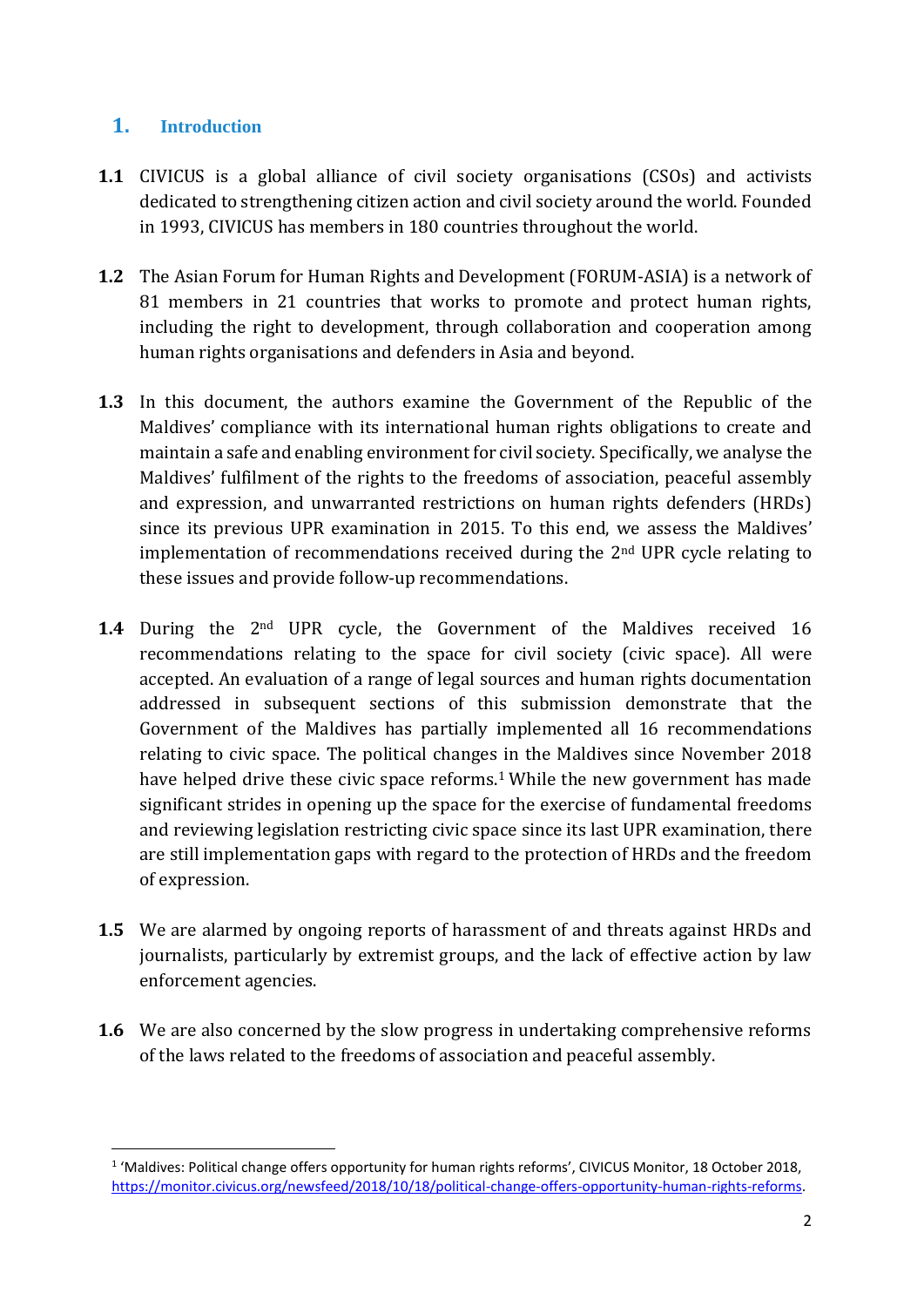- **1.7** As a result of these issues, civic space in the Maldives is currently classified as obstructed by the CIVICUS Monitor.<sup>2</sup>
	- Section 2 of this submission examines the Maldives' implementation of UPR recommendations and compliance with international human rights standards concerning the freedom of association.
	- Section 3 examines the Maldives' implementation of UPR recommendations and compliance with international human rights standards related to the protection of HRDs, civil society activists and journalists.
	- Section 4 examines the Maldives' implementation of UPR recommendations and compliance with international human rights standards concerning the freedom of expression and independence of the media.
	- Section 5 examines the Maldives' implementation of UPR recommendations and compliance with international human rights standards related to the freedom of peaceful assembly.
	- Section 6 contains a number of recommendations to address the concerns raised and to advance implementation of recommendations under the 2nd cycle.
	- An annex on the implementation of 2<sup>nd</sup> cycle UPR recommendations related to civic space can be found in Section 7.

### **2. Freedom of association**

- **2.1** During the Maldives' examination under the 2<sup>nd</sup> UPR cycle, the government received two recommendations on the right to the freedom of association and creating an enabling environment for CSOs. Among other recommendations, the government committed to "address limitations in the existing law governing the operation of civil society organizations" and "develop and implement specific laws, policies and mechanisms that recognize and protect the work of civil society." The government accepted both recommendations. However, as evidenced below, the government has only partially implemented both recommendations.
- **2.2** Article 30 of the Maldives Constitution guarantees the right to the freedom of association. Section 30(a) of the Constitution affirms that "every citizen has the right to establish and to participate in the activities of political parties." Section 30(b)(i) states that "everyone has the right to establish and participate in any association or society for economic, social, educational or cultural or purposes" and Section 30(b)(ii) adds that everyone has the right to form and participate in trade unions. <sup>3</sup> Moreover, article 22 of the International Covenant on Civil and Political Rights (ICCPR), to which the Maldives is a state party, also guarantees the freedom of association. However,

<sup>2</sup> CIVICUS Monitor: Maldives,<https://monitor.civicus.org/country/maldives>.

<sup>&</sup>lt;sup>3</sup> Constitution of the Republic of Maldives 2008.

[https://www.wipo.int/edocs/lexdocs/laws/en/mv/mv001en.pdf.](https://www.wipo.int/edocs/lexdocs/laws/en/mv/mv001en.pdf)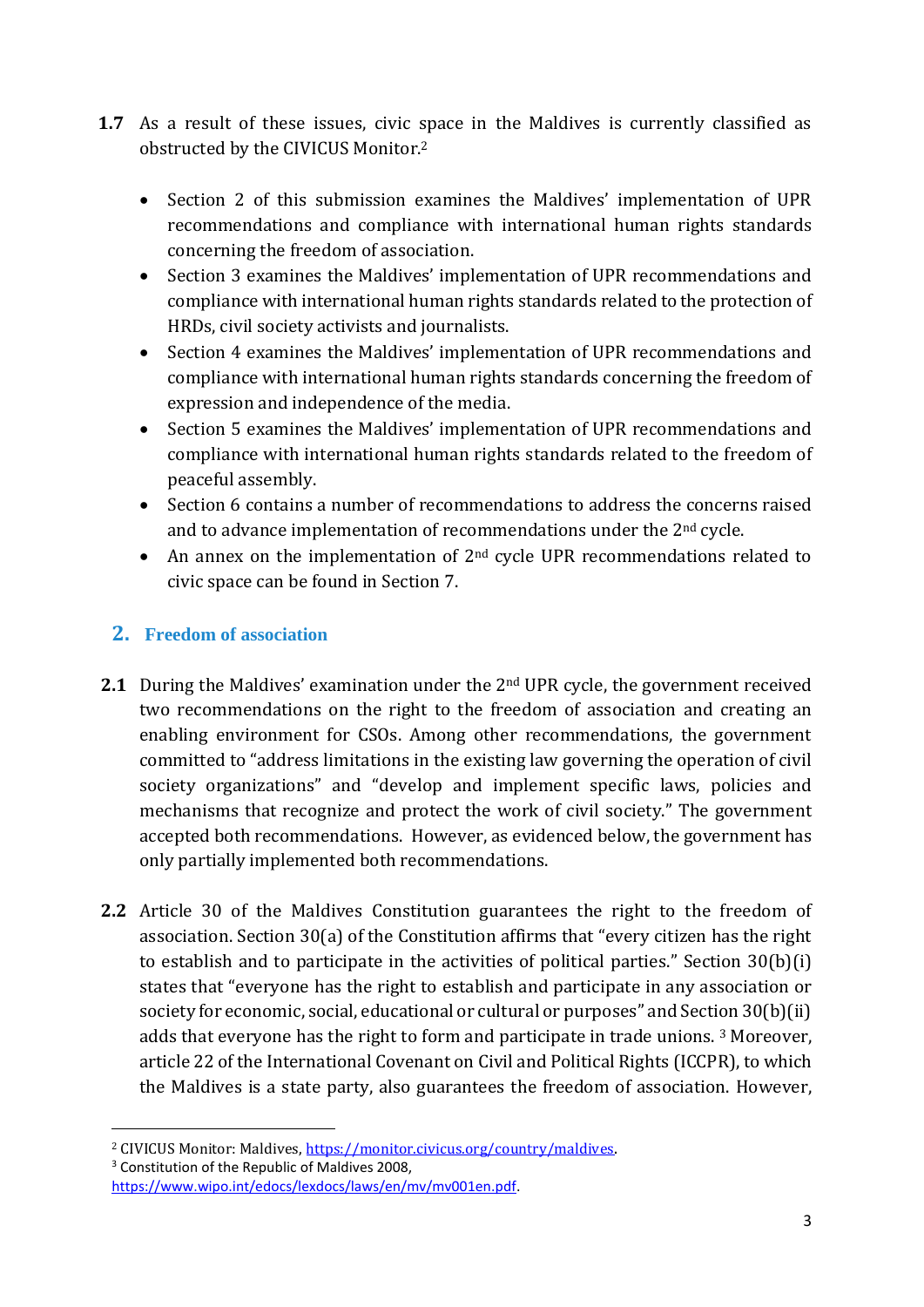despite these commitments, the legal framework regulating CSOs continues to remain restrictive and was often used by the previous government, between 2013 and 2018, to threaten CSOs critical of the state.

- **2.3** The 2003 Associations Act governs the formation and operation of associations in the Maldives.<sup>4</sup> The Act requires official permission for associations to operate, which is inconsistent with international standards. According to article 37(b) of the Act, a stiff penalty of between two to five years in prison, house arrest or banishment to another island is imposed for operating a CSO without prior registration.
- **2.4** The Associations Act is overly broad and does not clearly stipulate the grounds upon which CSO registration may be denied. The Act leaves the decision to accept or refuse registration solely up to the discretion of the Registrar, who is a presidential appointee. Further, article 5 of the Act establishes a complex registration process, with burdensome requirements, creating barriers for smaller, less well-resourced CSOs to register.<sup>5</sup>
- **2.5** Article 19(a) of the Associations Act explicitly forbids the incorporation of associations that conflict with the principles of Islam and promote the beliefs of any other religion. This is an undue limitation on the freedom of association and is not permissible under international human rights law.
- 2.6 In 2015, the Regulation on Associations 2015/R-180 was issued.<sup>6</sup> One of the challenges of the Regulation is that it contains an onerous requirement for CSOs to notify the Registrar of Associations of their activities and budgets a year in advance of any project worth more than MVR 25,000 (approx. US\$1,600) and to seek approval for any foreign assistance. A 2016 amendment of the regulation requires CSOs to obtain permission from the Registrar before accepting any support, financial or otherwise, exceeding MVR 150,000 (approx. US\$9,700) from a foreign or local source.<sup>7</sup>
- **2.7** According to human rights groups, the Associations Act was often used by the previous government to stifle dissent by intimidating CSOs critical of the state. Whenever CSOs issued statements questioning government policies, the law was often used to threaten them with suspension or dissolution. For example, in 2018 the Registrar of Associations dissolved the Maldives NGO Federation, a registered

<sup>4</sup> Associations Act 1/2003[, http://www.agoffice.gov.mv/pdf/sublawe/294.pdf.](http://www.agoffice.gov.mv/pdf/sublawe/294.pdf)

 $5$  CSOs must stipulate in their governing statute the types of membership, membership procedures, fees, membership termination processes, their activities, fundraising strategies, their governance structure and the procedures for the appointment, election and removal of their executive committee, the frequency and structure of general meetings and of the meetings of the executive committee, the procedure for amending the governing regulation and for shutting down the CSO.

 $6$  Copy of the regulation in Dhivehi, [http://www.mvlaw.gov.mv/pdf/gavaid/minHome/R180-2015.pdf.](http://www.mvlaw.gov.mv/pdf/gavaid/minHome/R180-2015.pdf)

 $<sup>7</sup>$  Information obtained from an interview with a Maldivian civil society activist.</sup>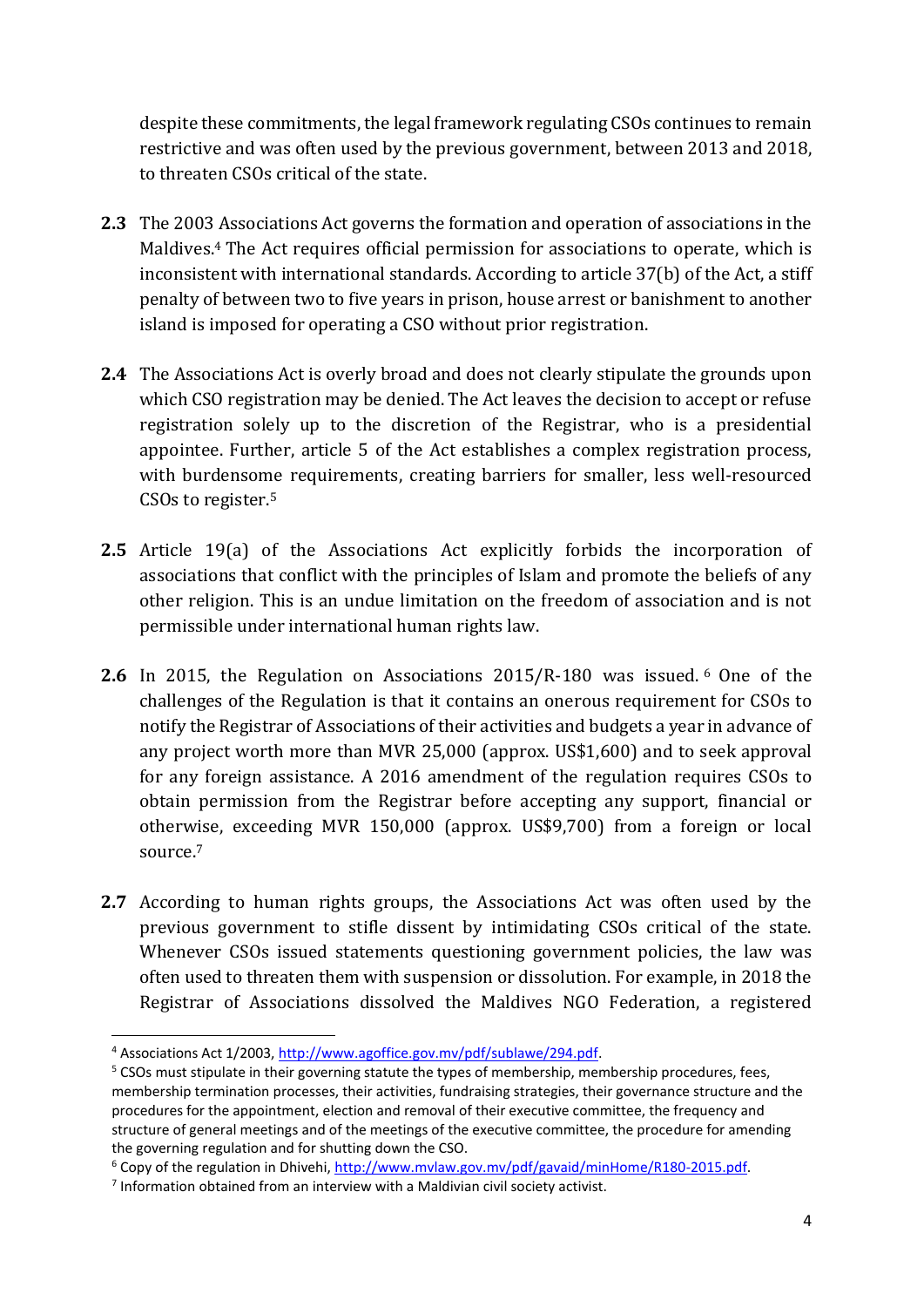network of 62 CSOs, after it released a statement calling for the enforcement of a Supreme Court order to release nine detained opposition figures.<sup>8</sup>

- **2.8** In March 2019, the new government proposed a bill in Parliament to amend the 2003 Associations Act. The bill was accepted and sent to parliament's Social Affairs Committee. However, as new parliamentary elections were held in April 2019, the bill needs to be resubmitted. This has not occurred at the time of writing.<sup>9</sup>
- **2.9** The Constitution and labour laws allow workers to form trade unions, and a number of unions are active. However, collective bargaining is not protected, and strikes are prohibited in many sectors, including the crucial tourism industry.<sup>10</sup>

#### **3. Harassment, intimidation and attacks against human rights defenders, civil society activists and journalists**

- **3.1** Under Maldives' previous UPR examination, the government received nine recommendations on the protection of HRDs, civil society representatives and journalists. The government committed to several relevant recommendations, including to "develop and implement laws, policies and mechanisms that ensure full protection of all journalists and human rights defenders against attacks and reprisals" and "ensure an enabling environment for the activities of journalists, HRDs and the other civil society actors." All nine recommendations were accepted by the government. However, as examined in this section, the government has failed to operationalise these recommendations effectively, and has only partially implemented them.
- **3.2** Article 12 of the UN Declaration on Human Rights Defenders mandates states to take the necessary measures to ensure the protection of HRDs. The ICCPR further guarantees the freedoms of association, peaceful assembly and expression. However, in spite of these protections, HRDs and journalists have faced threats and intimidation, both offline and online, and have been killed or disappeared for their work. HRDs who have received threats on social media platforms have reported that the police have often failed to respond to their complaints or have done so only cursorily, even when violent attacks have followed the threats. According to Maldivian Democracy Network, a human rights group, the authorities have failed "to

**.** 

<sup>&</sup>lt;sup>8</sup> 'Maldives 2018 Human Rights Report in Annual Country Reports on Human Rights Practices', US State Department, March 2019, [https://mv.usmission.gov/wp-content/uploads/sites/212/HR-report-2018-Maldives-](https://mv.usmission.gov/wp-content/uploads/sites/212/HR-report-2018-Maldives-English.pdf)[English.pdf.](https://mv.usmission.gov/wp-content/uploads/sites/212/HR-report-2018-Maldives-English.pdf)

<sup>9</sup> Press Release from the Maldives Attorney General's office, 27 March 2019, [https://bit.ly/2I1UIBA.](https://bit.ly/2I1UIBA)

<sup>10</sup> 'Freedom in the World 2019: Maldives entry', Freedom House, [https://freedomhouse.org/report/freedom](https://freedomhouse.org/report/freedom-world/2019/maldives)[world/2019/maldives.](https://freedomhouse.org/report/freedom-world/2019/maldives)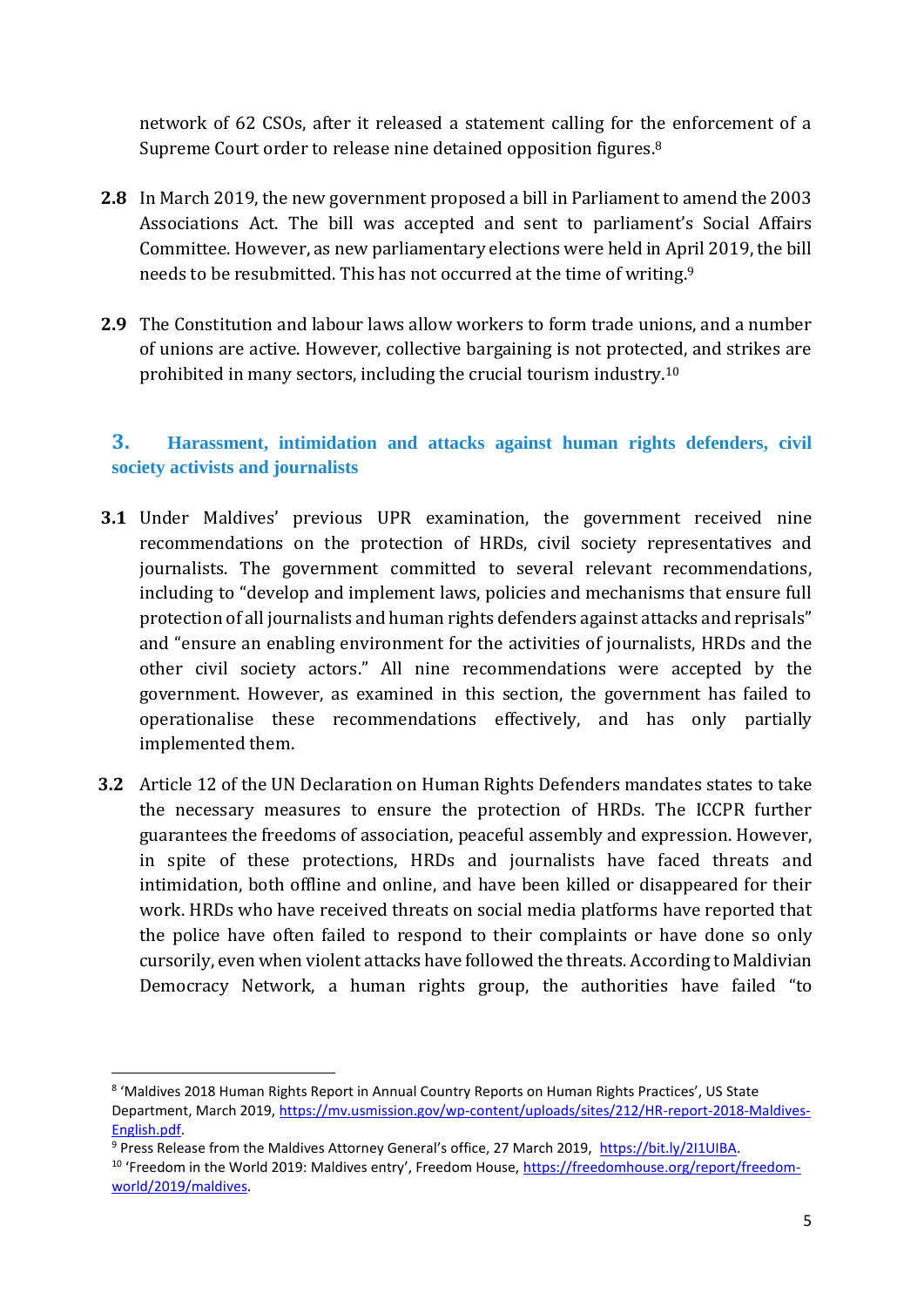acknowledge or identify HRDs at risk or introduce special mechanisms" to protect them.<sup>11</sup>

- **3.3** Extremist groups in the Maldives, often endorsing violent ultra-nationalist or Islamist ideology, have also harassed and attacked journalists, activists and HRDs for publishing material and expressing views they deem as offensive to Islam, advocating for the rights of religious minorities, opposing the imposition of the death penalty and other Sharia-prescribed punishments, such as corporal punishment, or promoting the rights of LGBTQI people or other political causes the groups oppose.<sup>12</sup>
- **3.4** In April 2017, prominent HRD and social media activist Yameen Rasheed was found stabbed to death outside his home. Rasheed had been a vocal critic of rising religious extremism, human rights abuses, injustice and government corruption in the Maldives. He had received multiple death threats before his murder, which he had reported to the police, but no action was taken. <sup>13</sup> His murder created a chilling effect throughout Maldivian civil society. Despite the arrests of six suspects, <sup>14</sup> for more than a year there was no effective investigation into his murder.<sup>15</sup> Further, preliminary hearings from September 2017 to April 2018 were held behind closed doors and his family was denied access. The first open hearing took place in late July 2018 but his family was only allowed into the courtroom in October 2018, after the September 2018 presidential election.<sup>16</sup> The trial is ongoing at the time of writing.
- **3.5** On 2 April 2018, Shahindha Ismail, an HRD and Executive Director of the Maldivian Democracy Network, was accused of blasphemy by the police for allegedly criticising Islam in a Twitter post in December 2017.<sup>17</sup> The politically motivated investigation under the Religious Unity Act<sup>18</sup> appeared to be an attempt by the authorities to obstruct her legitimate work as an HRD. Shahindha also received death threats and calls for violence against her via Twitter and Facebook after a news website, Vaguthu

**<sup>.</sup>** <sup>11</sup> 'Police Reforms in the Maldives: A Compilation (2019)', Maldivian Democracy Network, April 2019, [http://mdn.mv/police-reforms-in-the-maldives-a-compilation-2019.](http://mdn.mv/police-reforms-in-the-maldives-a-compilation-2019/)

<sup>&</sup>lt;sup>12</sup> 'An All-Out Assault on Democracy: Crushing Dissent in the Maldives', Human Rights Watch, 16 August 2018, [https://www.hrw.org/report/2018/08/16/all-out-assault-democracy/crushing-dissent-maldives.](https://www.hrw.org/report/2018/08/16/all-out-assault-democracy/crushing-dissent-maldives)

<sup>13</sup> 'Maldives: One year later, no justice for Yameen Rasheed', CIVICUS, 23 April 2018, [https://www.civicus.org/index.php/media-resources/media-releases/3137-maldives-one-year-later-no-justice](https://www.civicus.org/index.php/media-resources/media-releases/3137-maldives-one-year-later-no-justice-for-yameen-rasheed)[for-yameen-rasheed.](https://www.civicus.org/index.php/media-resources/media-releases/3137-maldives-one-year-later-no-justice-for-yameen-rasheed)

<sup>14</sup> 'RSF calls for open trial of Maldivian blogger's accused murderers', Reporters Without Borders, 23 April 2018, [https://rsf.org/en/news/rsf-calls-open-trial-maldivian-bloggers-accused-murderers.](https://rsf.org/en/news/rsf-calls-open-trial-maldivian-bloggers-accused-murderers)

<sup>15</sup> 'Maldives: New government must break with repressive past', Amnesty International, 25 April 2018, [https://www.amnesty.org/en/latest/news/2018/09/maldives-new-government-must-break-with-repressive](https://www.amnesty.org/en/latest/news/2018/09/maldives-new-government-must-break-with-repressive-past/)[past.](https://www.amnesty.org/en/latest/news/2018/09/maldives-new-government-must-break-with-repressive-past/)

<sup>&</sup>lt;sup>16</sup> 'Maldives: Political change offers opportunity for human rights reforms', op. cit.

 $17$  On 20 December 2017, then-President Yameen said in a public speech that because Islam was the only religion in the Maldives, there was no room for any other religion. Ismail responded on Twitter: "Religions other than Islam exist in the world because Allah has made it possible. No other religion would exist otherwise, is it not?"

<sup>&</sup>lt;sup>18</sup> The Religious Unity Act criminalises actions that "may lead to religious conflict in the Maldives," which can lead to a prison sentence of up to five years.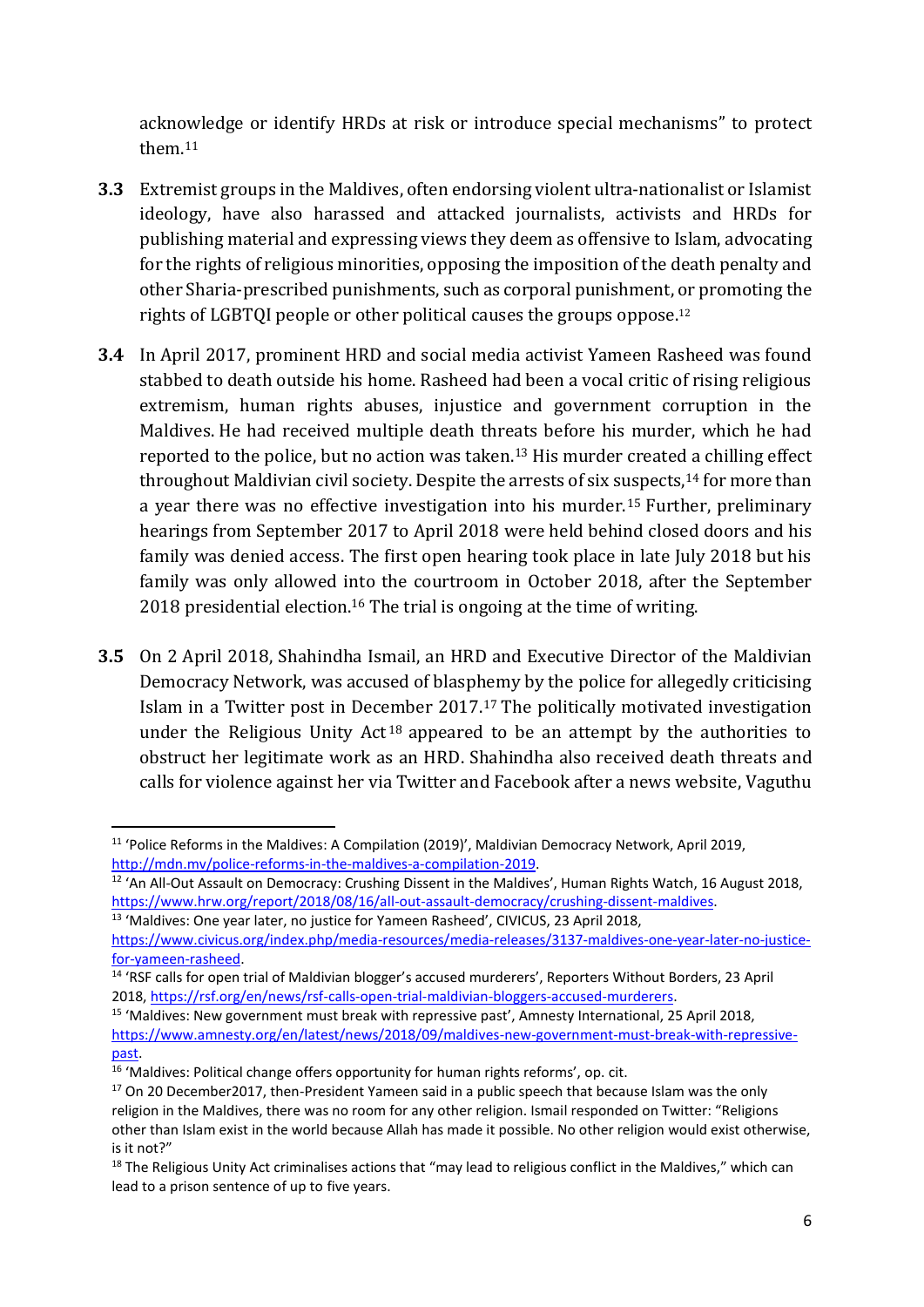Online, accused Shahindha of advocating for other religions in the Maldives and branded her an apostate.<sup>19</sup> Other activists have also been accused of blasphemy.<sup>20</sup>

- **3.6** Journalist have also been targeted. In March 2017, journalists from private broadcaster Raajje TV reported to the Maldives Police Service that they had received threats that they would be killed if they sent journalists to the administrative division, Faafu Atoll, to cover a visit by the King of Saudi Arabia, but they did not receive any protection. <sup>21</sup> In May 2017 Maldivian social media activist Thayyib Shaheem spent almost one month on remand in Dhoonidhoo island prison. He was accused of "spreading panic" on social media after he criticised a development project in Maldives.<sup>22</sup>
- **3.7** In February 2018, journalists were targeted as part of nationwide crackdown after a state of emergency was declared. The widespread crackdown on dissent began when the Supreme Court ordered the release of detained opposition leaders. This decision led to a state of emergency and the arbitrary arrest of judges, scores of opposition politicians and activists as well as the use of unnecessary force by police to disperse peaceful demonstrations. On 3 February 2018, Raajje TV journalist Murshid Abdul Hakeem was arrested while covering a mass protest in Malé, the capital. Police officers tackled Murshid, pinned him to the ground, handcuffed him and dragged him away.<sup>23</sup> At least a dozen journalists were injured while covering protests, with reporters being arrested and ill-treated. There has been no independent investigation into the violations.<sup>24</sup>

**.** 

[https://www.amnesty.org/download/Documents/ASA2959252017ENGLISH.PDF.](https://www.amnesty.org/download/Documents/ASA2959252017ENGLISH.PDF)

<sup>&</sup>lt;sup>19</sup> 'An All-Out Assault on Democracy: Crushing Dissent in the Maldives', op. cit.

<sup>&</sup>lt;sup>20</sup> Aishath Velezinee, an outspoken whistleblower, was arrested in November 2018 upon her return to the Maldives after living away from the country for several years. Velezinee is accused of "mocking Islam and leaving the principles of Islam." See 'Whistleblower declared an apostate arrested on return to Maldives', Maldives Independent, 14 November 2018, [https://maldivesindependent.com/society/whistleblower](https://maldivesindependent.com/society/whistleblower-declared-an-apostate-arrested-on-return-to-maldives-142644)[declared-an-apostate-arrested-on-return-to-maldives-142644.](https://maldivesindependent.com/society/whistleblower-declared-an-apostate-arrested-on-return-to-maldives-142644)

 $21$  'Maldives: Alarming crackdown on protests and media ahead of Saudi Arabian King's visit', Amnesty International, 21 March 2017,

<sup>&</sup>lt;sup>22</sup> 'Urgent Action further information: Social media activist released from prison', Amnesty International, 31 March 2017[, https://www.amnesty.org/en/documents/asa29/6835/2017/en.](https://www.amnesty.org/en/documents/asa29/6835/2017/en/)

<sup>&</sup>lt;sup>23</sup> 'RaajjeTV condemns the violent arrest of journalist Murshid', Raajje.My, 4 March 2018, [https://raajje.mv/en/news/27951.](https://raajje.mv/en/news/27951)

<sup>&</sup>lt;sup>24</sup> Ahmed Zareer of Raajje TV was beaten on the chest and legs and allegedly sexually abused by the police. Hussain Hassan of Raajje TV was ill-treated and strangled by the police before being taken to the police station, where he was beaten before being taken to hospital. Hussain Waseem, video journalist for V Media, sustained injuries to his back and was left unable to walk due to police beatings. Leevan Ali Nasir, video journalist for V Media, was beaten and arrested. Ahmed Dilah, Ibrahim Fauzan and Mohamed Rasheed, camera operators for V Media, were heavily pepper sprayed and had difficulty breathing. Abdulla Yaameen, video journalist for Sangu TV, had a pepper spray canister that was sprayed heavily placed inside his mouth, resulting in breathing difficulties, and sustained a blow to his chest by a policeman who used his knee. See 'Repression in Paradise: Assault on fundamental freedoms in the Maldives', CIVICUS, April 2018, [https://www.civicus.org/documents/PolicyBrief.MaldivesApril2018.pdf.](https://www.civicus.org/documents/PolicyBrief.MaldivesApril2018.pdf)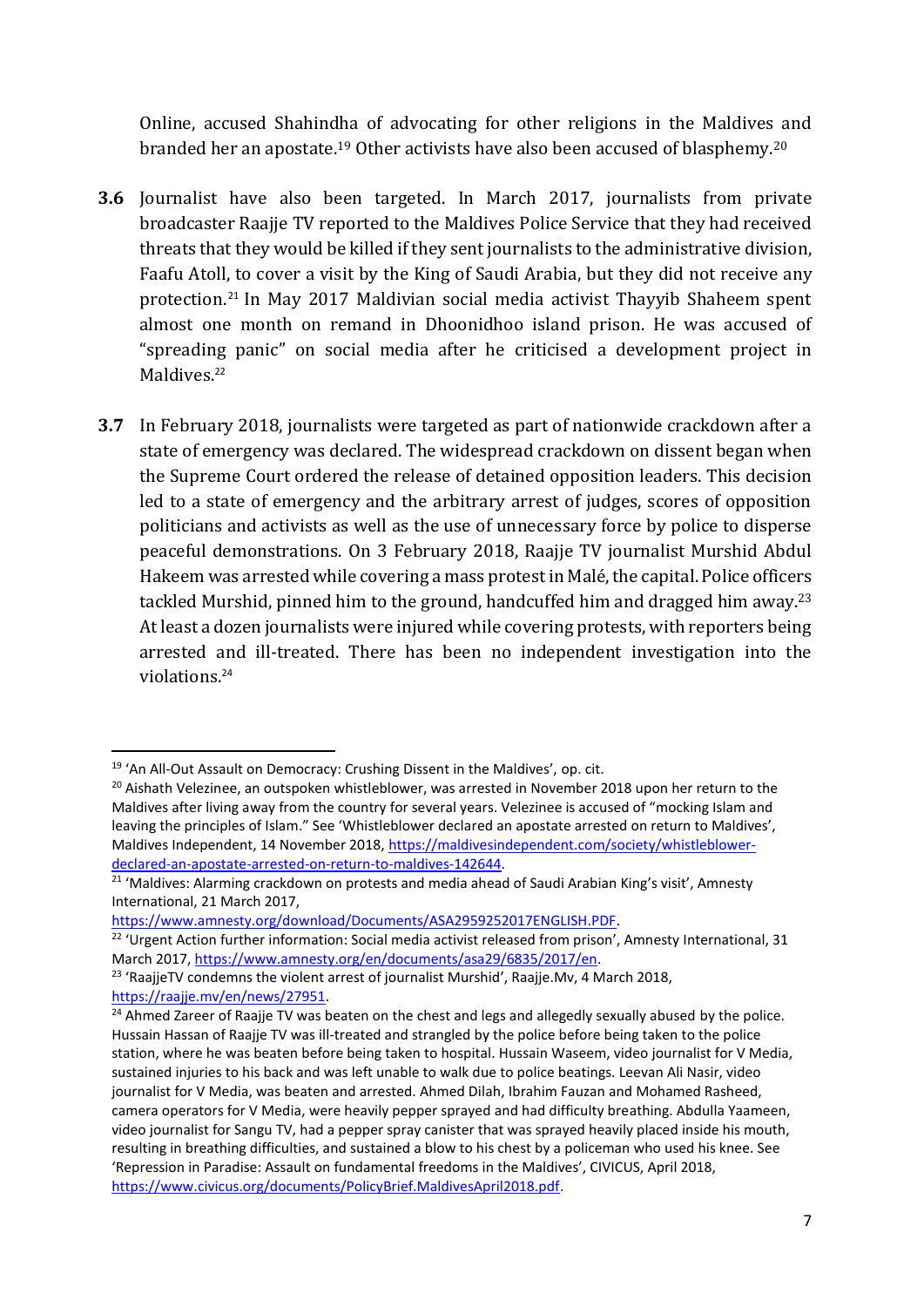- **3.8** Ahmed Rilwan, a journalist with the Maldives Independent newspaper, was likely abducted in August 2014 and remains missing. Two men were accused of forcing Rilwan into a car at knifepoint outside his home in Hulhumalé on 8 August 2014.<sup>25</sup> In August 2018, the Criminal Court acquitted the two individuals. The weak police investigation into Rilwan's case and concerns about the credibility of the trial raised serious questions about the willingness of the state to bring the perpetrators to justice.<sup>26</sup>
- **3.9** In November 2018, incoming President Solih established a Presidential Commission to probe unresolved murders and disappearances, including the cases of Yameen Rasheed and Ahmed Rilwan. The commission was mandated with conducting "a free, independent and trustworthy investigation" into cases that occurred between 1 January 2012 and 17 November 2018 and were "not properly investigated for various reasons."<sup>27</sup> On 2 September 2019, the Commission revealed that a local affiliate of the terrorist group al-Qaeda was behind the abduction and murder of Rilwan and various authorities had been involved in its cover-up.<sup>28</sup>
- **3.10** In January 2019, journalist Aishath Aniya was questioned by the police following her comments about a mosque being built in Malé with funds from the Saudi government. She was also targeted and threatened by extremists, online. <sup>29</sup> In August 2019, the Observatory for the Protection of Human Rights Defenders reported that at least 15 HRDs, including journalists, lawyers and CSO workers, have been subjected to repeated acts of harassment and intimidation online since the new government took office in November 2018 and condemned the lack of action by law enforcement agencies to investigate and respond to these threats.<sup>30</sup>

<sup>&</sup>lt;sup>25</sup> 'Maldives: Still no justice for abducted Maldives journalist', CIVICUS, 2 August 2018, [https://www.civicus.org/index.php/media-resources/news/3355-maldives-still-no-justice-for-abducted](https://www.civicus.org/index.php/media-resources/news/3355-maldives-still-no-justice-for-abducted-maldives-journalist)[maldives-journalist.](https://www.civicus.org/index.php/media-resources/news/3355-maldives-still-no-justice-for-abducted-maldives-journalist)

<sup>&</sup>lt;sup>26</sup> 'In Maldives, Suspects Are Cleared in Disappearance of Prominent Journalist', New York Times, 2 August 2018, [https://www.nytimes.com/2018/08/02/world/asia/maldives-ahmed-rilwan-abdulla-disappearance.html.](https://www.nytimes.com/2018/08/02/world/asia/maldives-ahmed-rilwan-abdulla-disappearance.html) <sup>27</sup> 'Presidential commissions to probe corruption and unresolved murders', Maldives Times, 20 October 2018, [https://maldivestimes.com/presidential-commissions-to-probe-corruption-and-unresolved-murders.](https://maldivestimes.com/presidential-commissions-to-probe-corruption-and-unresolved-murders/)

<sup>&</sup>lt;sup>28</sup> 'Rilwan killed by Maldives group linked to al-Qaeda, presidential commission reveals', Maldives Independent, 1 September 2019[, https://maldivesindependent.com/crime-2/rilwan-killed-by-maldives-group](https://maldivesindependent.com/crime-2/rilwan-killed-by-maldives-group-linked-to-al-qaeda-presidential-commission-reveals-147705)[linked-to-al-qaeda-presidential-commission-reveals-147705.](https://maldivesindependent.com/crime-2/rilwan-killed-by-maldives-group-linked-to-al-qaeda-presidential-commission-reveals-147705)

 $29$  'Three questioned in hate speech probe', Maldives Independent, 14 January 2019,

[https://maldivesindependent.com/crime-2/three-questioned-in-hate-speech-probe-143460.](https://maldivesindependent.com/crime-2/three-questioned-in-hate-speech-probe-143460)

<sup>&</sup>lt;sup>30</sup> According to the World Organisation Against Torture, HRDs who have advocated for the respect of human rights, gender equality and accountability for violations, as well as those who have expressed their support for religious tolerance, have been especially targeted. Online news outlet Vaguthu Online, Facebook page Siru Arts and the now defunct Telegram channel Murtad Watch ('Apostate Watch') Mv have been the preferred platforms for religious extremists to attacks HRDs and label them as 'un-Islamic', 'anti-religious' and 'apostates'. See 'Maldives: Open letter to President Solih: Take action to stop the ongoing threats against HRDs', International Federation for Human Rights, 8 August 2019, [https://www.fidh.org/en/issues/human](https://www.fidh.org/en/issues/human-rights-defenders/maldives-open-letter-to-president-solih-take-action-to-stop-the)[rights-defenders/maldives-open-letter-to-president-solih-take-action-to-stop-the.](https://www.fidh.org/en/issues/human-rights-defenders/maldives-open-letter-to-president-solih-take-action-to-stop-the)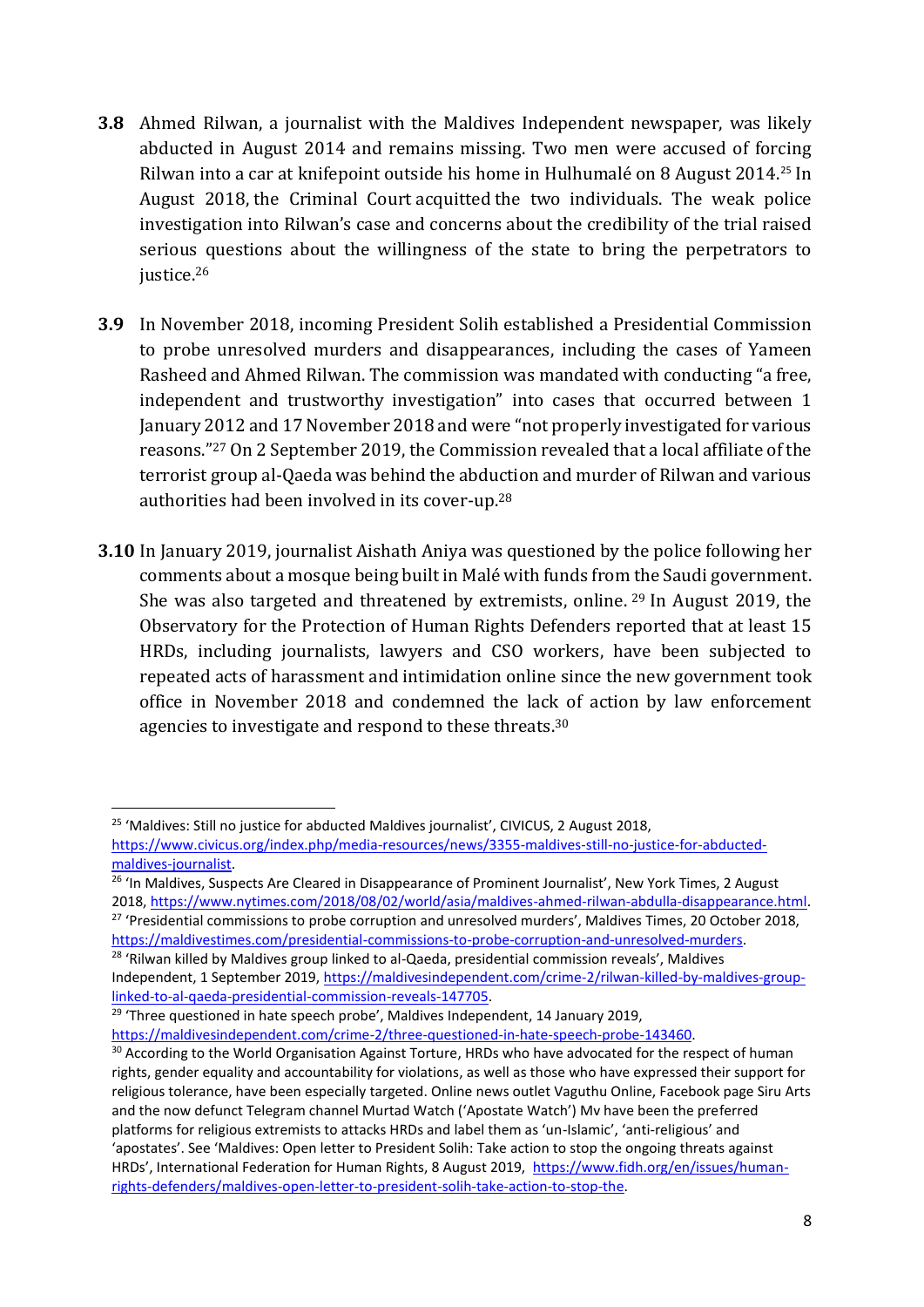**3.11** In a positive move for HRDs, the government has proposed a bill to protect whistleblowers. The bill is currently at the committee stage in parliament and is reportedly in line with international good practices on whistleblower protection. <sup>31</sup> Further, in June 2019, the Legal Professions Bill was passed, which will enable the establishment of an independent Bar Association to regulate lawyers.<sup>32</sup> Previously, the Supreme Court was the main authority overseeing the legal profession and would suspend human rights lawyers who were critical of the judiciary.

#### **4. Freedom of expression and independence of the media**

- **4.1** Under the 2nd UPR cycle, the government received six recommendations relating to the freedom of expression and access to information. For example, the government pledged to "uphold freedoms, including freedoms of speech" and "take concrete measures to guarantee freedom of expression and the media." All six recommendations were accepted, but as discussed below, the government has only partially implemented them.
- **4.2** Article 19 of the ICCPR guarantees the right to freedoms of expression and opinion. Article 27 of the Maldives Constitution provides for the right to the freedom of thought and the freedom to communicate opinions and expression in a manner that is not contrary to any tenet of Islam. This constitutional limitation on the freedoms of expression and opinion stands at odds with international human rights norms. Article 28 of the Constitution protects the freedom of the media and protects journalistic sources while article 29 of the Constitution protects the freedom of acquiring and imparting knowledge.<sup>33</sup> However, in policy and practice the freedom of expression has been undermined and there have been attacks on government critics and independent media as well as attempts to censor media.
- **4.3** The Anti-Defamation and Freedom of Expression Act, enacted in 2016, recriminalised defamation. <sup>34</sup> The Act was systematically used against the media, opposition activists and dissidents. The Act established heavy fines and jail terms for content or speech that "contradicts a tenet of Islam, threatens national security, contradicts social norms, or encroaches on another's rights, reputation, or good name".<sup>35</sup> The Act empowered the Maldives Broadcasting Commission (MBC) and the

 $\overline{a}$ 

<sup>&</sup>lt;sup>31</sup> 'Parliament accepts whistleblower protection law', Maldives Independent, 10 December 2018, [https://maldivesindependent.com/politics/parliament-accepts-whistleblower-protection-law-143113.](https://maldivesindependent.com/politics/parliament-accepts-whistleblower-protection-law-143113)

<sup>&</sup>lt;sup>32</sup> 'Parliament passes Legal Professions Bill', The Edition, 26 June 2019, [https://edition.mv/news/11216.](https://edition.mv/news/11216)

<sup>&</sup>lt;sup>33</sup> Constitution of the Republic of Maldives, op. cit.

<sup>&</sup>lt;sup>34</sup> Maldives first decriminalised defamation in November 2009 under the former President Mohammad Nasheed. See 'Maldives commended for decriminalizing defamation', President's Office, 3 December 2009, [https://presidency.gov.mv/Press/Article/748.](https://presidency.gov.mv/Press/Article/748)

<sup>&</sup>lt;sup>35</sup> The 2016 law criminalised defamation and imposed hefty fines for news outlets, journalists, or individuals who were found guilty. The fines ranged from MVR 50,000 to 2 million (approx. US\$3,200 to US\$130,000) for media outlets, and from MVR 50,000 to 150,000 (approx. US\$3,200 to US\$9,600) for individual journalists. Those convicted could appeal only after first paying the fine. Media outlets that failed to pay the fines could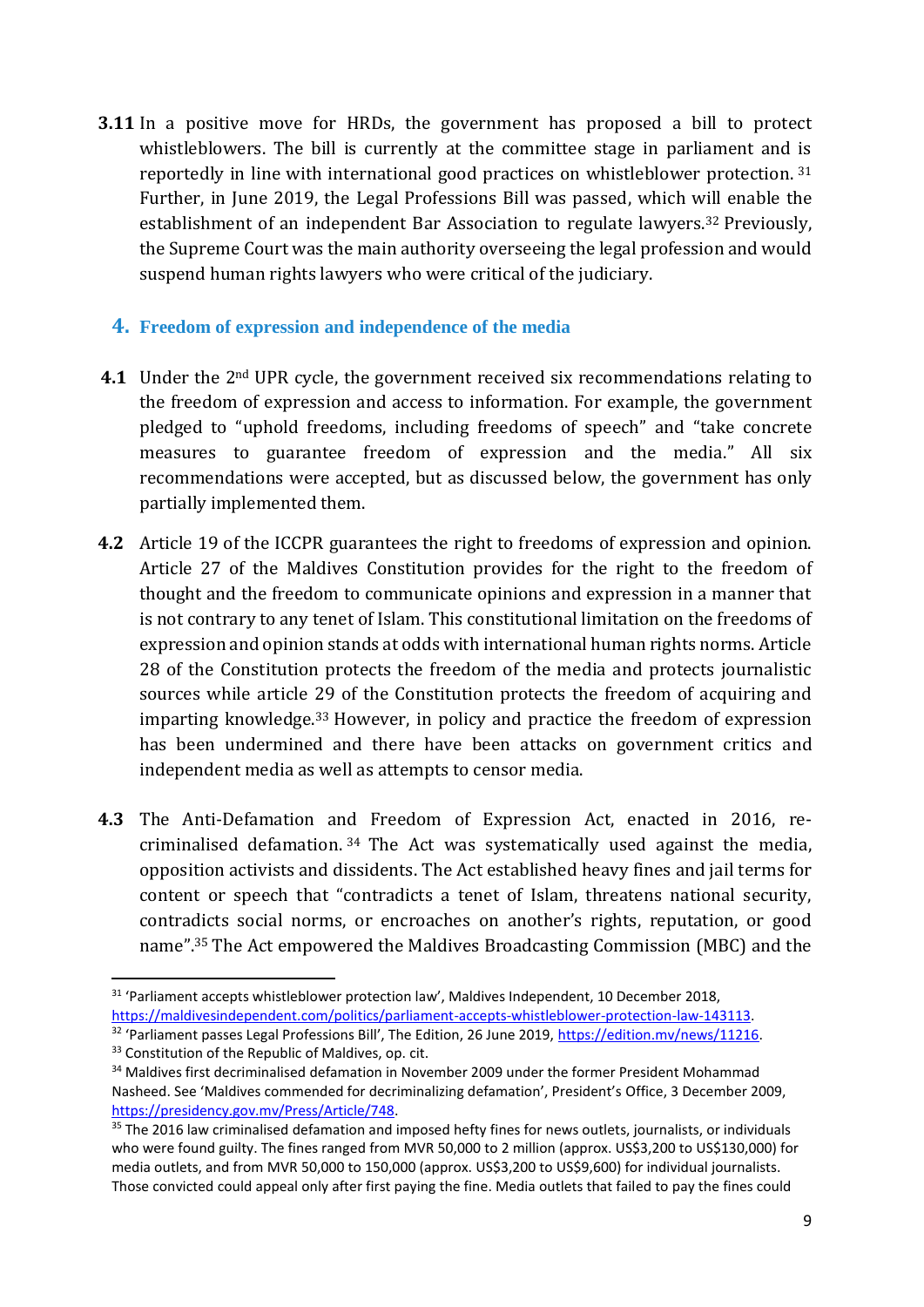Maldives Media Council as the principal authorities to receive complaints, investigate them and act against media outlets and journalists in cases of defamation allegations.

- **4.4** In 2017, the MBC fined MediaNet, a cable TV service provider, MVR 500,000 (approx. US\$32,000) for not preventing the broadcast of an Al Jazeera documentary, 'Stealing Paradise', which exposed systematic corruption, abuse of power and criminal activities at the highest levels of the Maldives' government. In addition to the fine, the MBC ordered MediaNet to issue a public apology for broadcasting content that "threatened national security."<sup>36</sup> The defamation law was also repeatedly used in politically motivated cases to target Raajje TV. On 8 August 2018, Raajje TV was imposed with a fine of MVR 2 million (approx. US\$130,000) under the Act, for live broadcasting a politician's speech from an opposition demonstration.<sup>37</sup> The heavy fine was the fourth imposed on Raajje TV.<sup>38</sup>
- **4.5** In a positive move by President Ibrahim Solih, after taking power in November 2018, the Maldives' Parliament passed a bill on 14 November 2018 to repeal the draconian Anti-Defamation and Freedom of Expression Act.<sup>39</sup>
- **4.6** Other moves were made to influence or intimidate the media by the previous government. In June 2016, Ismail Rasheed, the editor of a popular website Channel News Maldives, said attempts had been made by the authorities to take over the company and change it into a pro-government news website. When this failed it was forced to shut down.<sup>40</sup> In September 2016, police raided the premises of the Maldives Independent newspaper, on the basis that it was suspected of involvement in a coup plot. The raid took place hours after the premiere of the 'Stealing Paradise' documentary, in which the newspaper's editor was interviewed.<sup>41</sup>
- **4.7** The previous government also used the 2015 Anti-Terrorism Act, with its overly broad and ambiguous provisions, to prosecute government critics. The law includes

have their licenses suspended or revoked; journalists who failed to pay faced prison terms of between three and six months.

<sup>&</sup>lt;sup>36</sup> 'An All-Out Assault on Democracy: Crushing Dissent in the Maldives', op. cit.

<sup>&</sup>lt;sup>37</sup> 'Maldives: Ahead of elections, abuse of laws crippling Maldives' nascent democracy says rights group' CIVICUS Monitor, 27 August 2019, [https://monitor.civicus.org/newsfeed/2018/08/27/ahead-elections-abuse](https://monitor.civicus.org/newsfeed/2018/08/27/ahead-elections-abuse-laws-crippling-maldives-nascent-democracy-says-rights-group/)[laws-crippling-maldives-nascent-democracy-says-rights-group.](https://monitor.civicus.org/newsfeed/2018/08/27/ahead-elections-abuse-laws-crippling-maldives-nascent-democracy-says-rights-group/)

<sup>&</sup>lt;sup>38</sup> 'RSF seeks press freedom pledges from Maldives presidential candidates', Reporters Without Borders, 12 September 2018, [https://rsf.org/en/news/rsf-seeks-press-freedom-pledges-maldives-presidential-candidates.](https://rsf.org/en/news/rsf-seeks-press-freedom-pledges-maldives-presidential-candidates) <sup>39</sup> 'Criminal defamation law repealed but those expressing critical views still at risk', CIVICUS Monitor, 30

January 2019[, https://monitor.civicus.org/newsfeed/2019/01/30/criminal-defamation-law-repealed-those](https://monitor.civicus.org/newsfeed/2019/01/30/criminal-defamation-law-repealed-those-expressing-critical-views-still-risk/)[expressing-critical-views-still-risk.](https://monitor.civicus.org/newsfeed/2019/01/30/criminal-defamation-law-repealed-those-expressing-critical-views-still-risk/)

<sup>&</sup>lt;sup>40</sup> 'RSF calls on Maldives to stop dismantling critical media', Reporters Without Borders, 30 June 2016, [https://rsf.org/en/news/rsf-calls-maldives-stop-dismantling-critical-media.](https://rsf.org/en/news/rsf-calls-maldives-stop-dismantling-critical-media)

<sup>41</sup> 'Annual Report 2017/2018: Maldives', Amnesty International, [https://www.amnesty.org/en/countries/asia](https://www.amnesty.org/en/countries/asia-and-the-pacific/maldives/report-maldives/)[and-the-pacific/maldives/report-maldives;](https://www.amnesty.org/en/countries/asia-and-the-pacific/maldives/report-maldives/) 'Corruption report sends Maldives journalist into flight', Index on Censorship, 24 January 2018[, https://www.indexoncensorship.org/2018/01/corruption-report-sends-maldives](https://www.indexoncensorship.org/2018/01/corruption-report-sends-maldives-journalist-into-flight/)[journalist-into-flight.](https://www.indexoncensorship.org/2018/01/corruption-report-sends-maldives-journalist-into-flight/)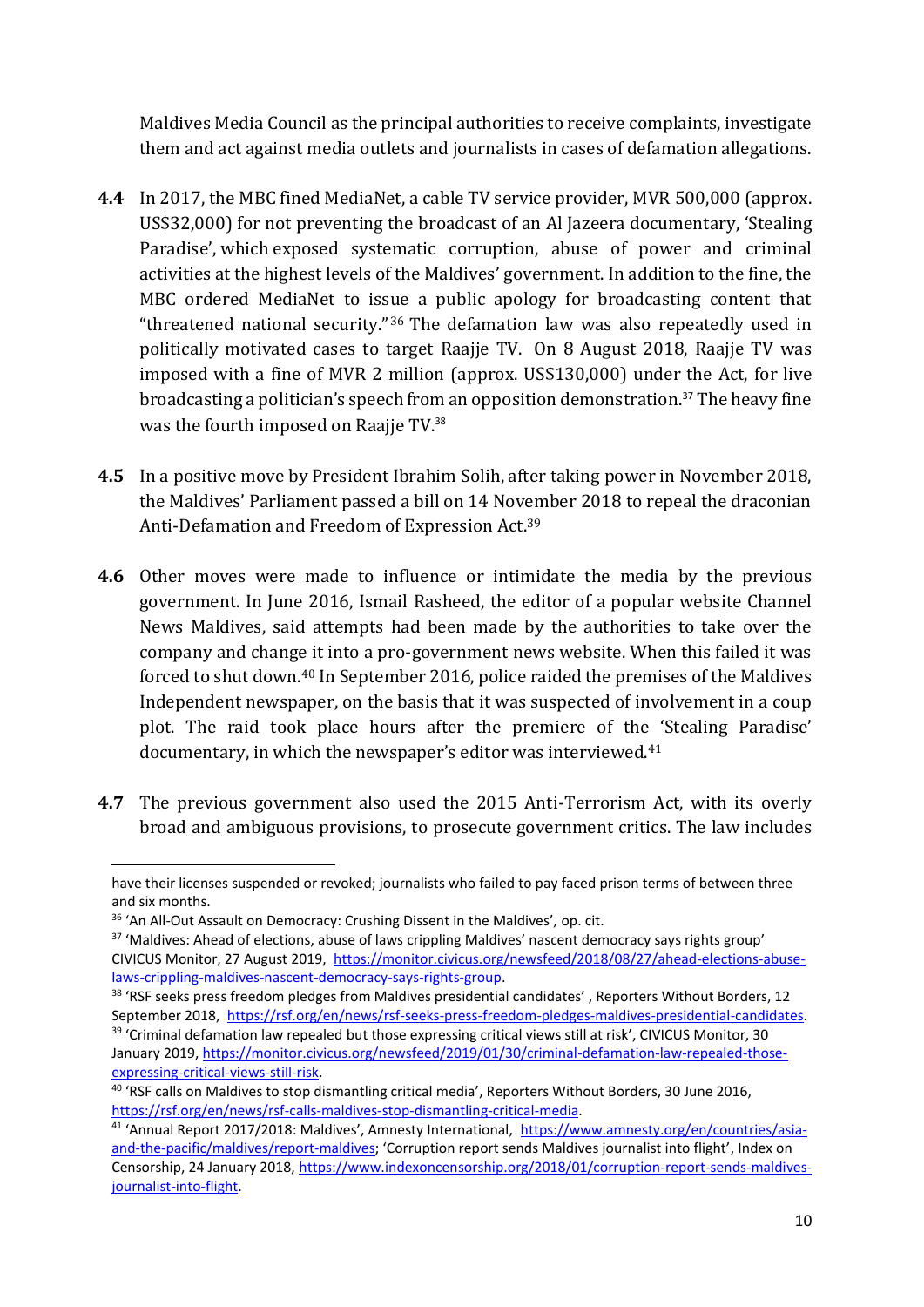as acts of terrorism "disrupting public services" for the purpose of "exerting an undesirable influence on the government or the state." Of the scores of opposition figures and activists detained during the 2018 state of emergency, most were charged with committing "acts of terrorism."<sup>42</sup> Amendments to the anti-terrorism law made in September 2019 have raised free speech and due process concerns. Amendments include clauses on the possession of photos and literature deemed supportive of terrorism and giving wider discretion to the police, including powers to arrest suspects and enter a private property without a court warrant.<sup>43</sup>

**4.8** Since the change of government in November 2018, the space has opened up for the freedom of expression and media freedoms. However, many still face threats and intimidation when discussing topics related to religion. In one incident, in January 2019, Ibrahim Ismail, the chairman of Mandhu College in the Maldives and a former lawmaker, came under attack for expressing his religious views. Ibrahim made critical comments after a magistrate on Naifaru island sentenced a woman to death by stoning for adultery. His remarks prompted a group of around 30 unidentified assailants to break the glass on his school's main door. There were also open threats from Islamist groups that accused him of blasphemy and set up a social media campaign to track his movements.<sup>44</sup>

#### **5. Freedom of peaceful assembly**

1

**5.1** During the Maldives' examination under the 2nd UPR cycle, the government received one recommendation on the right to freedom of peaceful assembly, which it accepted. The government committed to "uphold freedoms essential for a stable democracy, including freedoms of assembly." However, as evidenced below, the government has failed to realise this recommendation adequately. However, the new government has made some positive moves on the freedom of peaceful assembly, partially implementing the recommendation.

<sup>42</sup> 'Maldives: Ahead of elections, abuse of laws crippling Maldives' nascent democracy says rights group', op. cit.; 'Maldives Government abuses anti-terror law to silence public officials', International Commission of Jurists, 29 March 2016, [https://www.icj.org/maldives-government-abuses-anti-terror-law-to-silence-public](https://www.icj.org/maldives-government-abuses-anti-terror-law-to-silence-public-officials/)[officials.](https://www.icj.org/maldives-government-abuses-anti-terror-law-to-silence-public-officials/)

<sup>&</sup>lt;sup>43</sup> The changes include new provisions that would criminalise forms of speech in support of terrorist groups as well as organising rallies or meetings in support of such organisations. The sporting of banners, photos, literature, or clothes deemed a declaration of support for terrorist organisations would also be criminalised with jail sentences of up to five years. The amendments also propose granting wider discretion to the police, including powers to arrest suspects and enter private property without a court warrant. The suspects could also be detained for 48 hours before being presented to court. See 'Maldives government seeks sweeping counter-terrorism powers', Maldives Independent, 12 September 2019,

[https://maldivesindependent.com/politics/maldives-government-seeks-sweeping-counter-terrorism-powers-](https://maldivesindependent.com/politics/maldives-government-seeks-sweeping-counter-terrorism-powers-147937)[147937;](https://maldivesindependent.com/politics/maldives-government-seeks-sweeping-counter-terrorism-powers-147937) 'Parliament approves changes to anti-terror law', Maldives Independent, 12 September 2019, <https://maldivesindependent.com/politics/parliament-approves-changes-to-anti-terror-law-148242> .

<sup>44</sup> 'Criminal defamation law repealed but those expressing critical views still at risk', op. cit.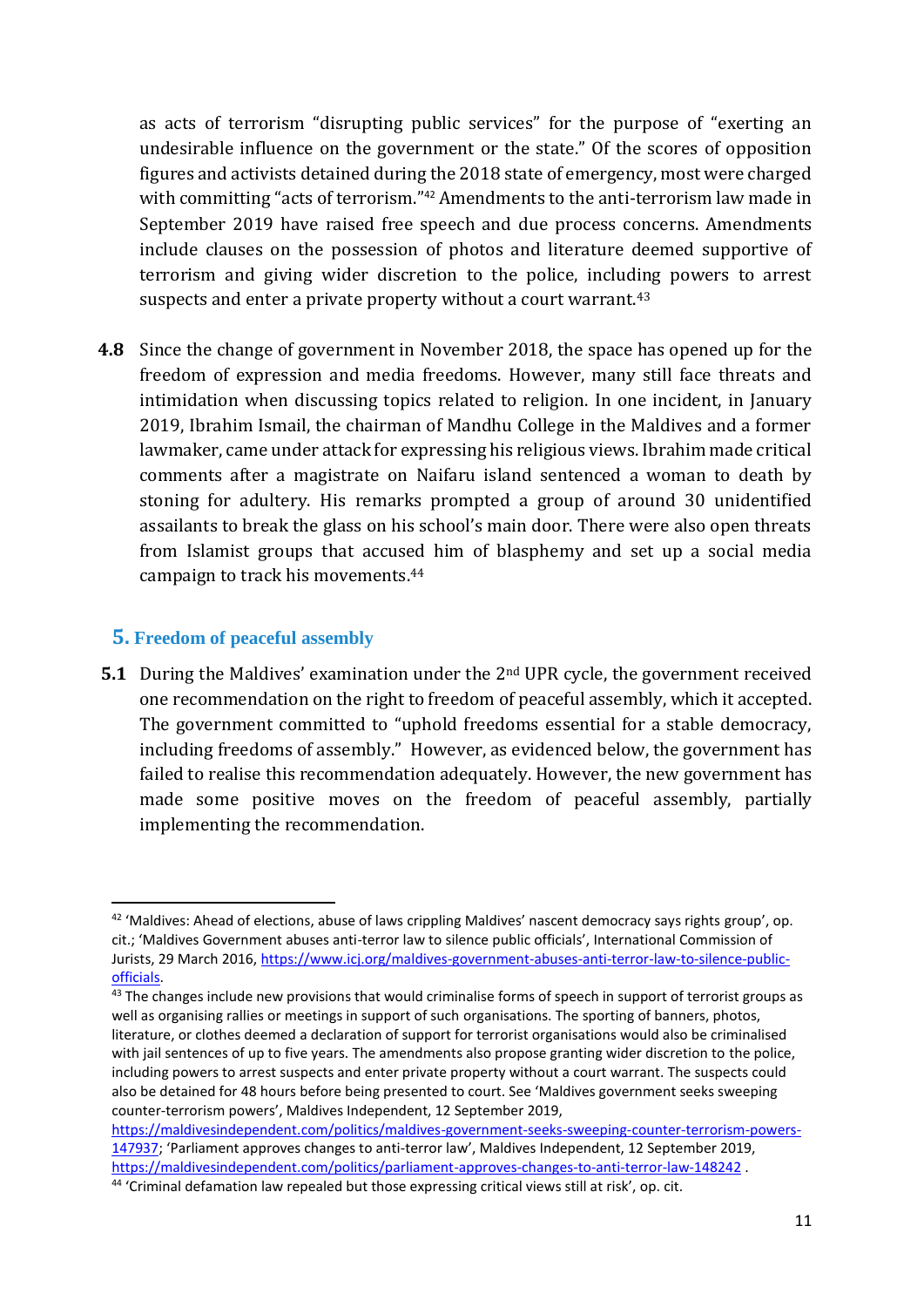- **5.2** Article 21 of the ICCPR guarantees the freedom of peaceful assembly. In addition, article 32 of the Maldives Constitution provides for the right to the freedom of peaceful assembly without prior permission of the state. However, in practice and policy, this right has been restricted through arbitrary arrests and excessive use of force against protesters.
- **5.3** The Freedom of Peaceful Assembly Act 2013 imposes undue limitations on assemblies and gives the police wide discretion in granting permission. <sup>45</sup> The Act also allows the police to restrict demonstrations to designated areas and limits access by journalists.
- **5.4** Further, rather broadly, article 9(1)(b) states that an assembly is not considered peaceful and is therefore forbidden "if the things said or behaviour of certain people at an assembly draws resentment from other people or if it disturbs other people or if it is deemed unacceptable for other people." Article 9(1)(b) sets up almost impossible criteria, which goes way beyond acceptable international limitations on peaceful assembly.
- **5.5** Article 24(a) requires prior written permission from the Maldives Police Service, in consultation with the Maldives National Defence Force, for any type of assembly near the headquarters of the Maldivian National Defence Force, other National Defence Centres, the Maldives Police Service headquarters, the President's and Vice President's official residences, and the Maldives Monetary Authority's head offices. The Act does not stipulate any grounds for deciding on whether assemblies should be allowed and it does not allow for an impartial review of the decision. Article 24(c) forbids assemblies that are less than 50 feet away from mosques, schools, all police stations except the headquarters, courts of law, the President's Office, People's Maljis (parliament) and diplomatic missions. Also, article 24(e) bans protests outside private residences. The law does not give any justification for this arbitrary restriction. Article 24(a)(7) also places a ban on assemblies within the vicinity of tourist resorts, ports and airports.
- **5.6** Article 54 only gives the right to accredited reporters to document protests and subsection (c) protects them from police interference and proscribes damage to their equipment. However, if accredited reporters do not maintain sufficient physical distance from a protest and behave in such a way that they could be misconstrued as protesters then they lose their special protection. For non-journalists, article 57(a) of the Act restricts the right to gather, store and record an assembly to individuals who represent government organisations, entities protecting human rights and independent organisations. Section 57(b) notes that these individuals must identify themselves to the police beforehand, unfairly restricting who has the right to document protests.

 $\overline{a}$ 

<sup>45</sup> 2013 Freedom of Peaceful Assembly Act, [http://www.ilo.org/dyn/natlex/docs/ELECTRONIC/106007/129796/F1856810830/MDV106007.pdf.](http://www.ilo.org/dyn/natlex/docs/ELECTRONIC/106007/129796/F1856810830/MDV106007.pdf)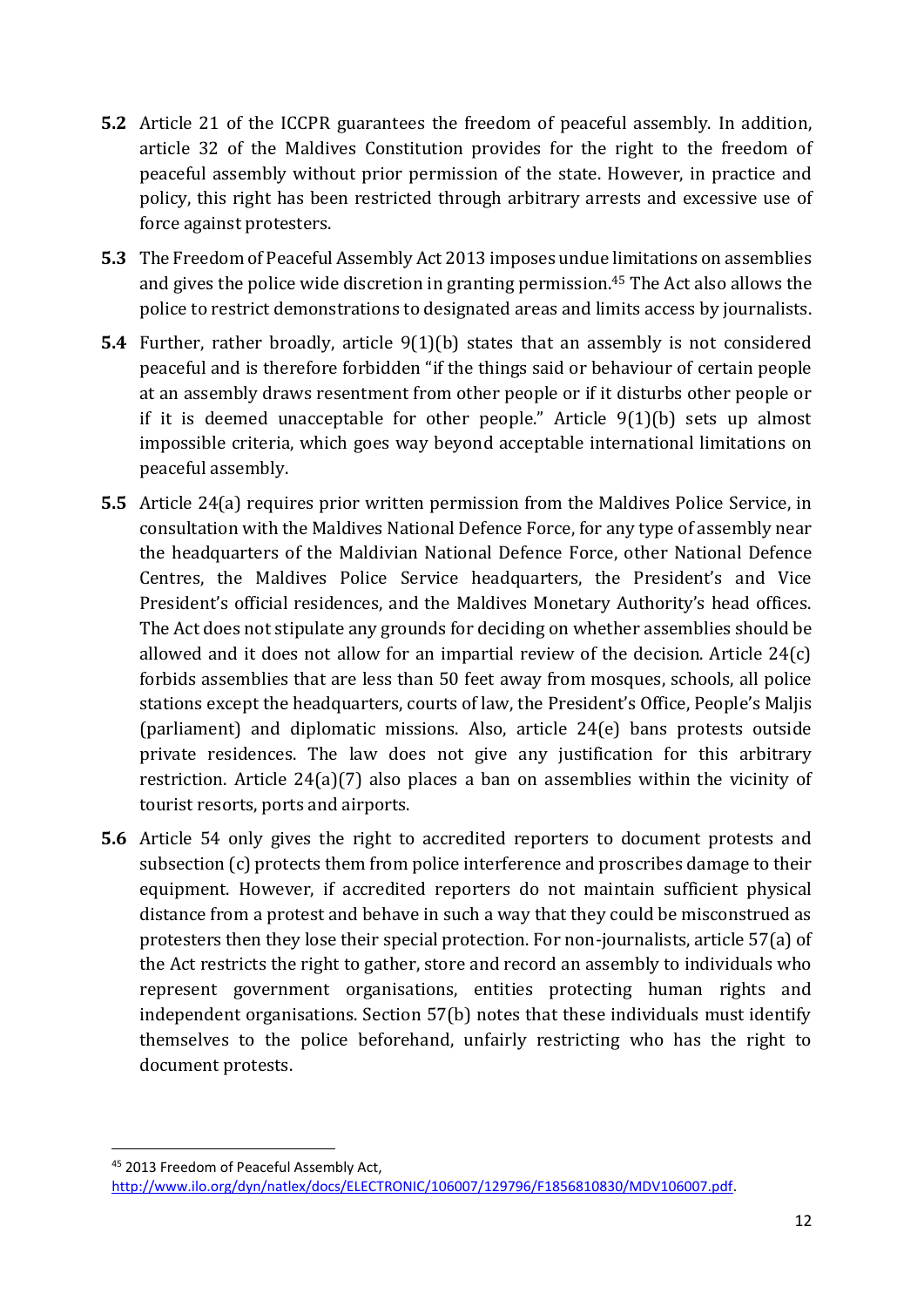- **5.7** In 2016, the government amended the law to impose further restrictions. The amendments require that any gatherings held in Malé must obtain prior permission from the police, unless the gathering is held at a location preapproved by the Ministry of Home Affairs, limited to one closed-off location in the city. According to international watchdog groups, these restrictions have rendered the right to the freedom of peaceful assembly meaningless under the law. 46
- **5.8** In April 2016, 16 journalists were arrested after staging a peaceful protest against the defamation law outside the President's Office. On 24 July 2017, the military used pepper spray and teargas to disperse parliamentarians trying to enter Parliament.<sup>47</sup> On 8 August 2017, a march led by relatives and friends of Ahmed Rilwan to mark the third anniversary of his disappearance was blocked by police officers who used pepper spray, snatched banners, tore up placards and briefly detained nine people.<sup>48</sup>
- **5.9** Violations of the right to peaceful assembly, including arbitrary arrests and excessive use of force by the police, escalated during the mass protests in February 2018 after the Supreme Court ruling (see above). On 2 February 2018, opposition activists gathered outside the Maldivian Democratic Party headquarters in Malé. Police wearing riot gear and armed with batons and shields arrived and ordered the crowd to disperse and return home. When they refused, police fired teargas canisters and used excessive force to disperse them. On 16 February 2018, thousands gathered all across the island to demand the arrest of President Yameen and the release of opposition leaders. Many were pepper sprayed and beaten by riot police. At least 25 people, including two journalists, Hussain Hassan and Leevaan Naseer, were detained by security forces.<sup>49</sup> The Maldivian Democracy Network also documented that at least 12 journalists suffered injuries.<sup>50</sup>
- **5.10**On 18 March 2018, at least 139 peaceful protesters were detained as they attempted to defy the state of emergency and march in Malé. Witnesses said that masked special operations police officers arrested protesters, while riot police charged with shields and used pepper spray and teargas to break up the protests. During an opposition protest on 23 March 2018, protester Abdullah Saleem suffered an epileptic episode after being pepper sprayed by the police at very close proximity. He subsequently went into a coma and was unconscious for two days. <sup>51</sup> No one has been held to account for the violence during these protests.

 $\overline{a}$ 

<sup>46</sup> 'An All-Out Assault on Democracy: Crushing Dissent in the Maldives', op. cit.

<sup>47</sup> 'Maldives: Arrest of 16 journalists threatens freedom of the press', Amnesty International, 4 April 2016, [https://www.amnesty.org/en/documents/asa29/3773/2016/en.](https://www.amnesty.org/en/documents/asa29/3773/2016/en/)

<sup>48</sup> 'Annual Report 2017/2018: Maldives', Amnesty International, op. cit.

<sup>&</sup>lt;sup>49</sup> 'Maldives: Protesters and journalists arrested and ill-treated under state of emergency', CIVICUS Monitor, 19 January 2019[, https://monitor.civicus.org/newsfeed/2018/02/19/protesters-and-journalists-arrested-and-ill](https://monitor.civicus.org/newsfeed/2018/02/19/protesters-and-journalists-arrested-and-ill-treated-under-state-emergency/)[treated-under-state-emergency.](https://monitor.civicus.org/newsfeed/2018/02/19/protesters-and-journalists-arrested-and-ill-treated-under-state-emergency/)

<sup>&</sup>lt;sup>50</sup> 'Press Release on the use of disproportionate, violent force by Police against journalists and demonstrators on 16 February 2018', Maldivian Democracy Network, 18 February 2018, [http://mdn.mv/press-release-on-the](http://mdn.mv/press-release-on-the-use-of-disproportionate-violent-force-by-police-against-journalists-and-demonstrators-on-16-february-2018/)[use-of-disproportionate-violent-force-by-police-against-journalists-and-demonstrators-on-16-february-2018.](http://mdn.mv/press-release-on-the-use-of-disproportionate-violent-force-by-police-against-journalists-and-demonstrators-on-16-february-2018/)

<sup>&</sup>lt;sup>51</sup> 'Repression in Paradise: Assault on fundamental freedoms in the Maldives', op. cit.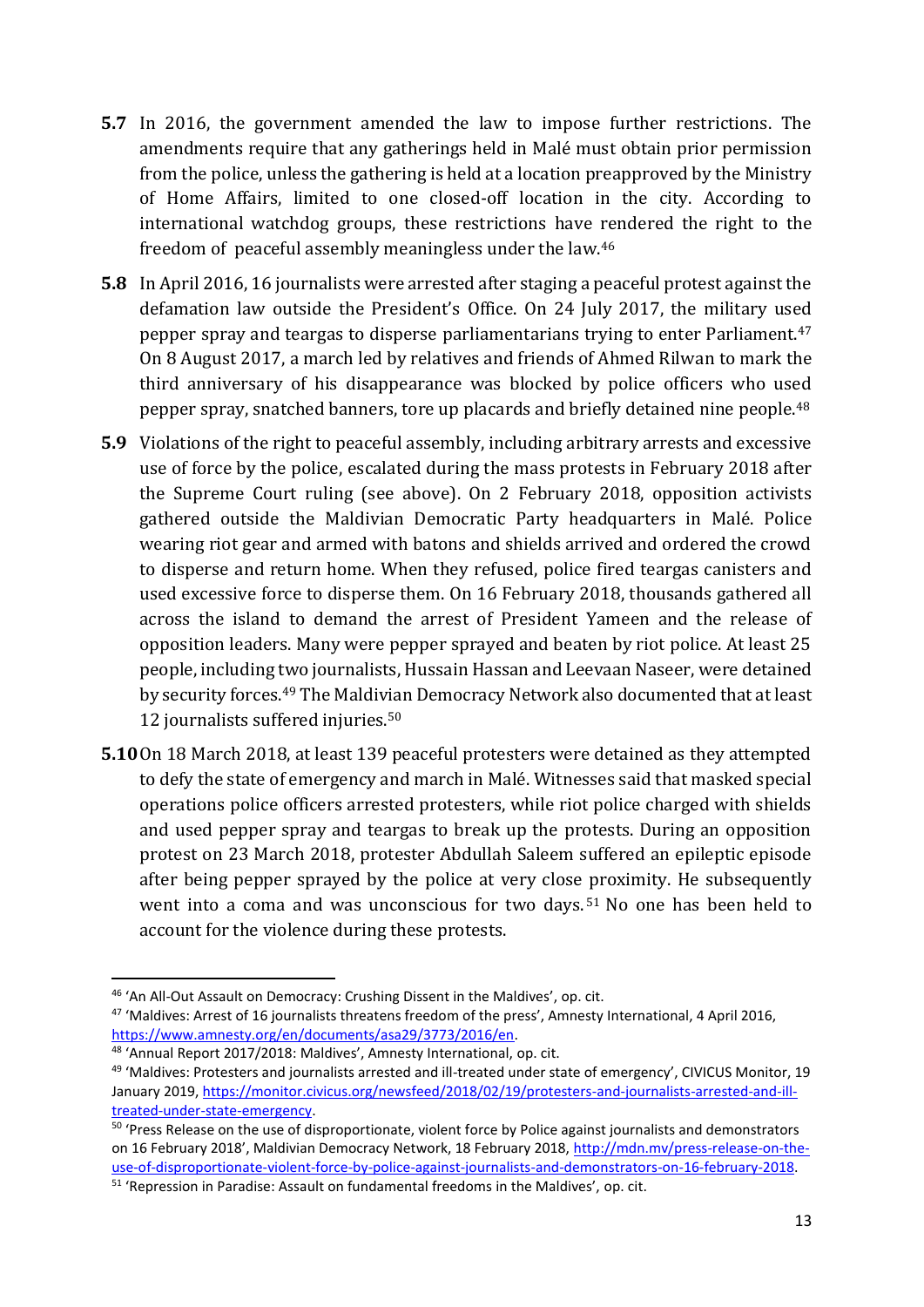**5.11** Since the new government came to power in November 2018, restrictions against peaceful protests have reduced drastically. Further, there have been moves in Parliament to remove the 2016 amendments (see Section 5.7). <sup>52</sup> Nevertheless, in February 2019, supporters of former President Yameen were pepper sprayed inside a hospital in Malé, to which he was brought for treatment from prison where he was detained on charges of money laundering.<sup>53</sup> In March 2019, an anti-India protest in Malé was not allowed to go ahead after the city council revoked a permit to use the artificial beach area and requested police assistance.<sup>54</sup>

#### **6. Recommendations to the Government of the Maldives**

CIVICUS and FORUM-ASIA call on the Government of the Maldives to create and maintain, in law and in practice, an enabling environment for civil society, in accordance with the rights enshrined in the ICCPR, the UN Declaration on Human Rights Defenders and UN Human Rights Council resolutions 22/6, 27/5 and 27/31.

At a minimum, the following conditions should be guaranteed: the freedoms of association, peaceful assembly and expression, the right to operate free from unwarranted state interference, the right to communicate and cooperate with the UN and international human rights mechanisms, the right to seek and secure funding and the state's duty to protect. In the light of this, the following specific recommendations are made:

#### **6.1 Freedom of association**

- Take measures to foster a safe and enabling environment for civil society, including by removing legal and policy measures that unwarrantedly limit the freedom of association.
- Remove all undue restrictions on the ability of CSOs to receive international and domestic funding, in line with the best practices articulated by the UN Special

 $\overline{a}$  $52$  'Raft of legislation submitted to reverse draconian laws', Maldives Independent, 18 August 2019, [https://maldivesindependent.com/politics/raft-of-legislation-submitted-to-reverse-draconian-laws-147394.](https://maldivesindependent.com/politics/raft-of-legislation-submitted-to-reverse-draconian-laws-147394)

<sup>53</sup> 'Opposition protesters demand release of ex-president Yameen', Maldives Independent, 21 February 2019, [https://maldivesindependent.com/politics/opposition-protesters-demand-release-of-ex-president-yameen-](https://maldivesindependent.com/politics/opposition-protesters-demand-release-of-ex-president-yameen-143915)[143915.](https://maldivesindependent.com/politics/opposition-protesters-demand-release-of-ex-president-yameen-143915)

<sup>&</sup>lt;sup>54</sup> 'Maldives: Civil society urges new parliament to empower commission to probe murder and disappearances', CIVICUS Monitor, 20 May 2019,

[https://monitor.civicus.org/newsfeed/2019/05/20/presidential-commission-lacking-powers-address-murder](https://monitor.civicus.org/newsfeed/2019/05/20/presidential-commission-lacking-powers-address-murder-and-disappearance-blogger-and-journalist/)[and-disappearance-blogger-and-journalist.](https://monitor.civicus.org/newsfeed/2019/05/20/presidential-commission-lacking-powers-address-murder-and-disappearance-blogger-and-journalist/)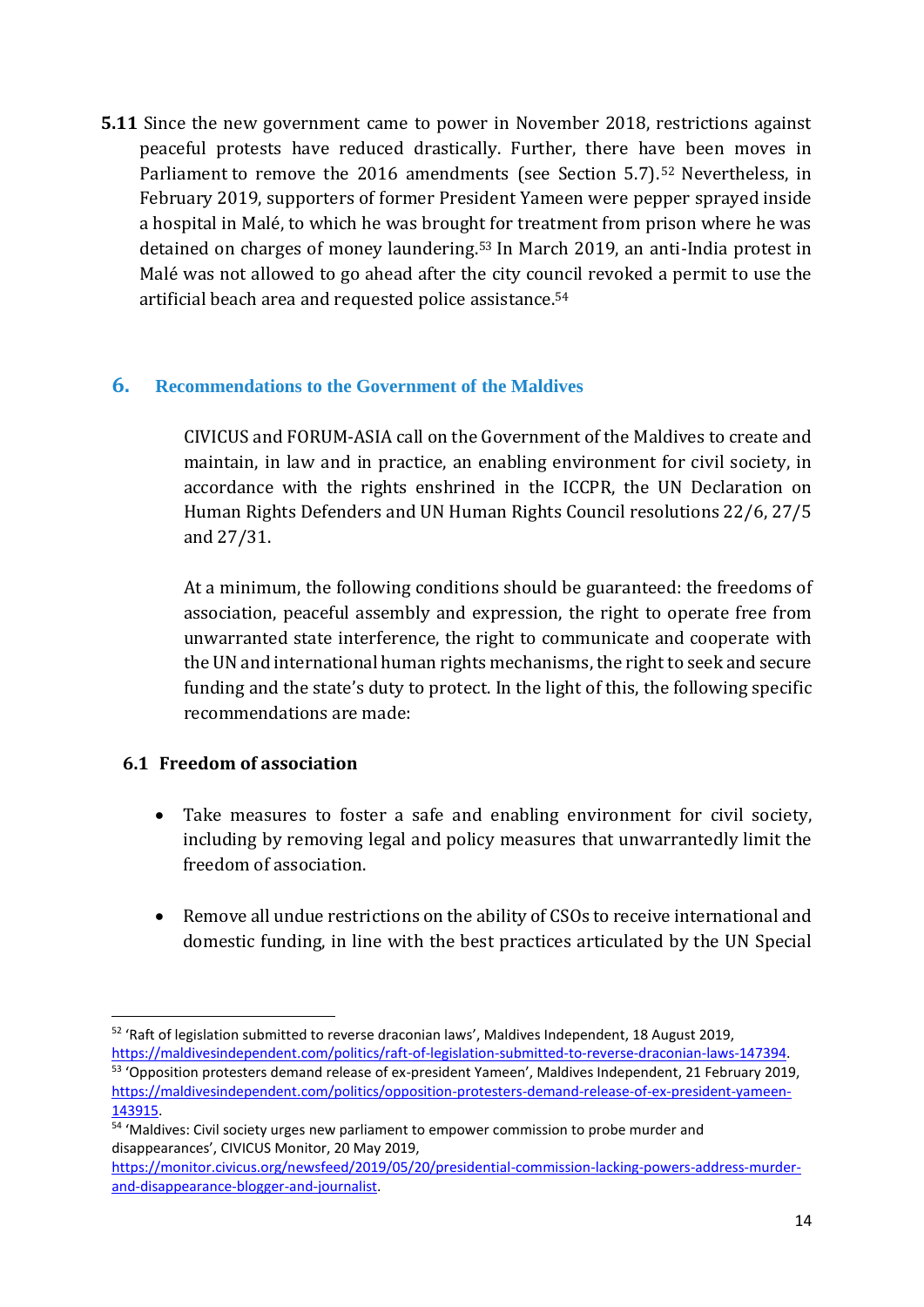Rapporteur on the rights to peaceful assembly and of association and relevant UN Human Rights Council resolutions (A/HRC/RES/32/31).

- Refrain from acts leading to the closure of CSOs or the suspension of their peaceful activities, and instead promote a meaningful political dialogue that allows and embraces diverging views, including those of CSOs, HRDs, journalists, political activists and others.
- Amend the 2003 Associations Act and the Regulation on Associations 2015/R-180 to remove all undue restrictions on the freedom of association, in accordance with article 21 and 22 of ICCPR. Consult meaningfully with civil society in any review of these laws and regulations.
- Guarantee the effective and independent functioning of autonomous trade unions and remove undue limitations on the right to strike in various sectors, in line with international standards, particularly International Labour Organization conventions No. 87 and No. 98.

#### **6.2 Protection of human rights defenders**

- Create a safe, secure and enabling environment, through legislation and policy, for HRDs, CSOs, journalists and the media to carry out their work without fear of reprisals, attacks, harassment and intimidation. Conduct impartial, thorough and effective investigations into all allegations of attacks, harassment and intimidation against them and bring the perpetrators of such offences to justice.
- Ensure that HRDs are able to carry out their legitimate activities without fear or undue hindrance, obstruction, or legal and administrative harassment.
- Repeal or amend all legalisation and decrees that unwarrantedly restrict and criminalise the legitimate work of HRDs, in line with the UN Declaration on Human Rights Defenders.
- Publicly condemn at the highest levels instances of harassment and intimidation of HRDs and CSOs.
- Adopt legislation that guarantees recognition and protection of the legitimate work of HRDs, in accordance with UN Human Rights Council resolution 27/31.

#### **6.3 Freedom of expression and independence of the media**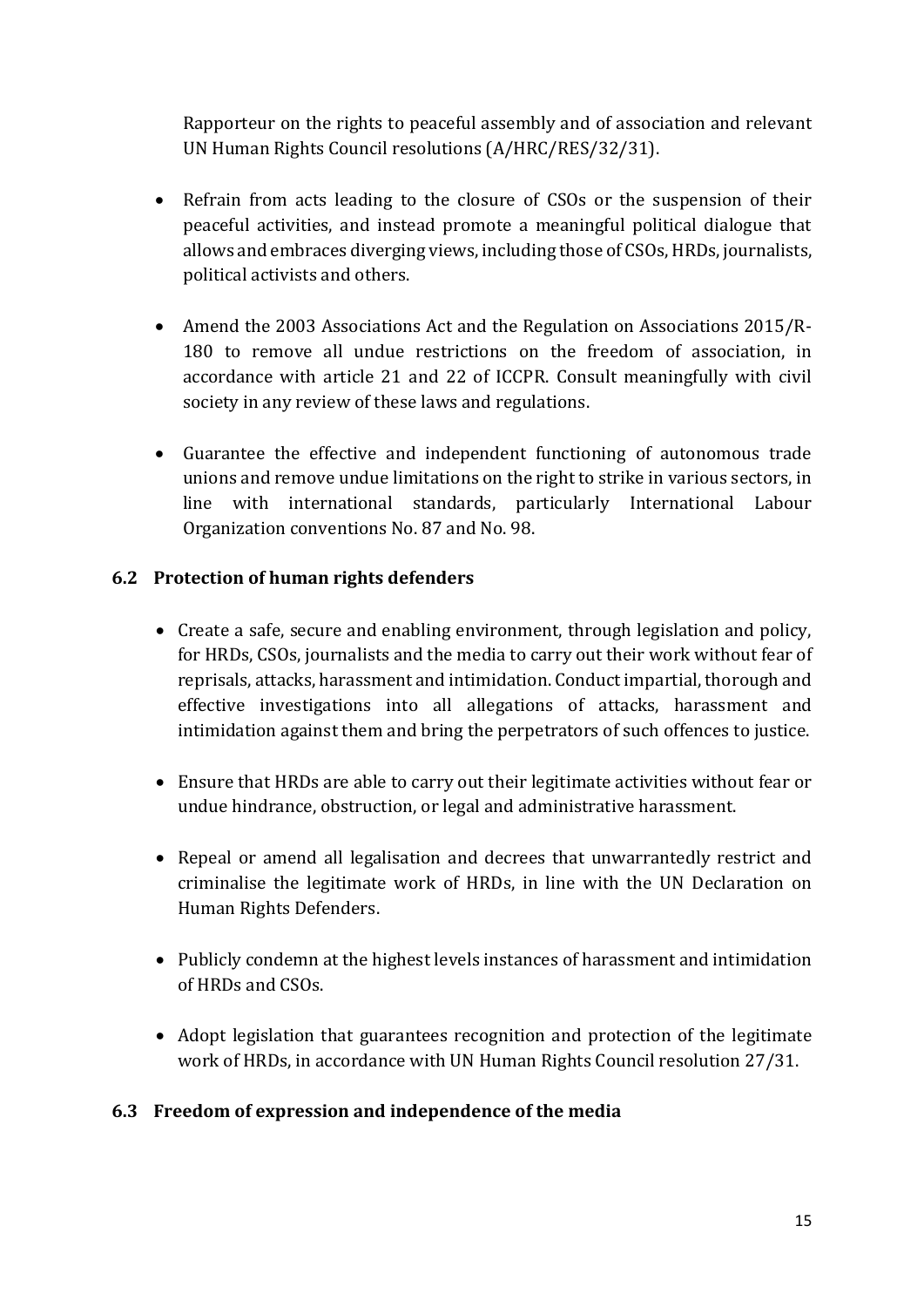- Ensure the freedom of expression and media freedom, both online and offline, by bringing all national legislation into line with international law and standards.
- Review the 1994 Religious Unity Act and ensure amendments to the 2015 Anti-Terrorism Act comply fully with international standards and best practices on the freedom of expression.
- Repeal all legislation that criminalise blasphemy, in conformity with article 19 of the ICCPR.
- Ensure that journalists and writers are able to work freely and without fear of retribution for expressing critical opinions or covering topics that the government may find sensitive.
- Take appropriate measures in law and policy, in line with international standards, to combat hate speech and prevent attacks and intimidation, both online and offline, against religious and sexual minorities, as well as those who advocate for their protection and rights, by both state and non-state actors, investigate all allegations of such attacks and hold the perpetrators accountable.
- Take adequate steps to lift restrictions on the freedom of expression and adopt a framework for the protection of journalists from persecution, intimidation and harassment.

#### **6.4 Freedom of peaceful assembly**

- Amend the Freedom of Peaceful Assembly Act 2013 in order to guarantee fully the right to the freedom of peaceful assembly, in conformity with international standards and best practices on the freedom of peaceful assembly, as put forward by the UN Special Rapporteur on the rights to freedom of peaceful assembly and of association in his 2012 report.
- Drop all pending cases against peaceful protesters, HRDs and journalists who are facing criminal charges for exercising their right to the freedom of peaceful assembly.
- Conduct impartial, transparent and credible investigations into all allegations of the use of excessive force by security forces, particularly during the 2018 mass demonstrations that followed the imposition of the state of emergency.

#### **6.5 Access to UN Special Procedures mandate holders**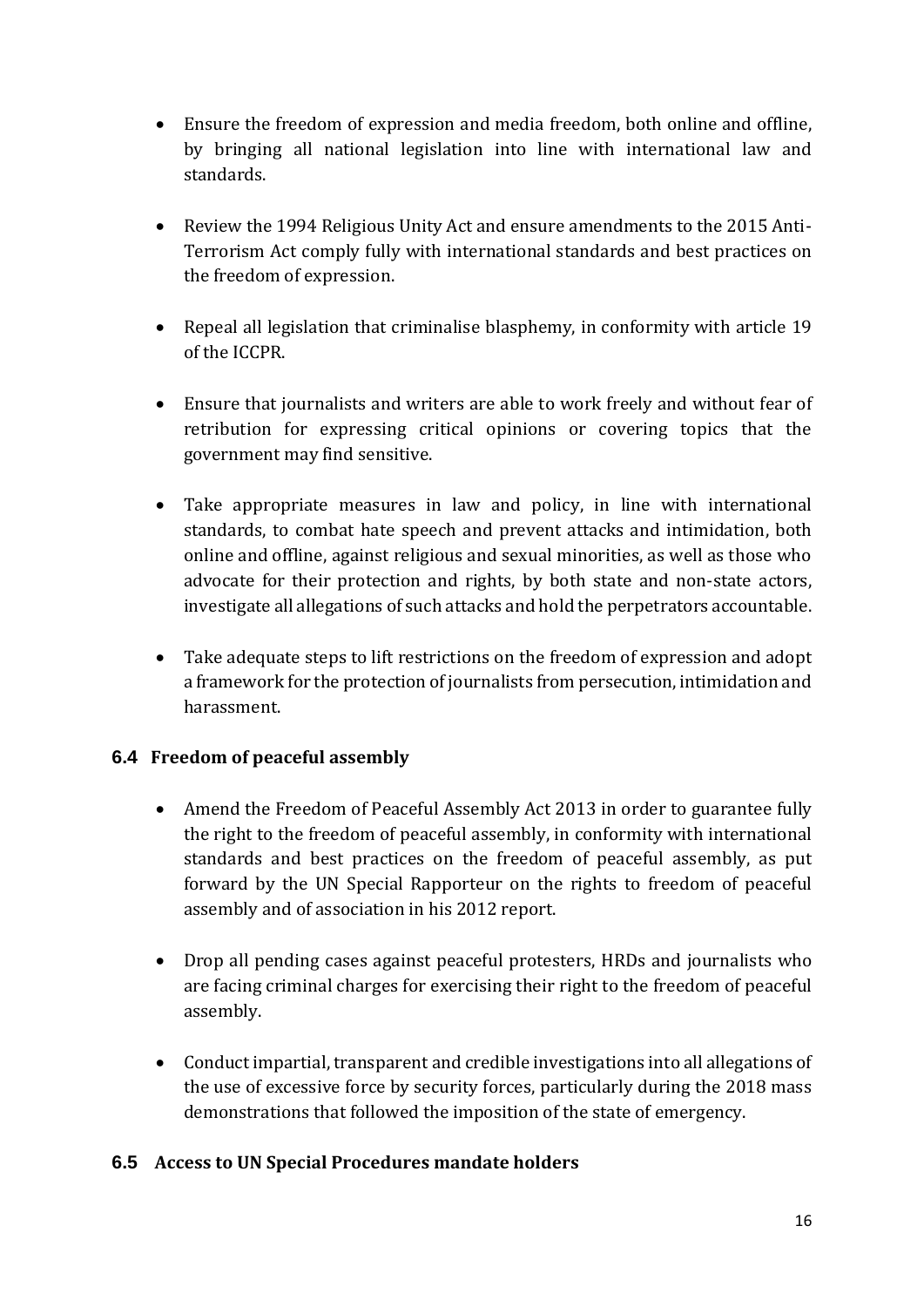• The Government should prioritise official visits by the: 1) Special Rapporteur on the situation of human rights defenders; 2) Special Rapporteur on the promotion and protection of the right to freedom of opinion and expression; 3) Special Rapporteur on the rights to freedom of peaceful assembly and of association;

#### **6.6 The state's engagement with civil society**

- Implement transparent and inclusive mechanisms of public consultations with CSOs on all issues mentioned above and enable the more effective involvement of civil society in the preparation of law and policy.
- Include CSOs in the UPR process before finalising and submitting the national report.
- Systematically consult with civil society on the implementation of UPR recommendations, including by holding periodical comprehensive consultations with a diverse range of civil society.
- Incorporate the results of this UPR into action plans for the promotion and protection of all human rights, taking into account the proposals of civil society, and present a midterm evaluation report to the UN Human Rights Council on the implementation of the recommendations of this session.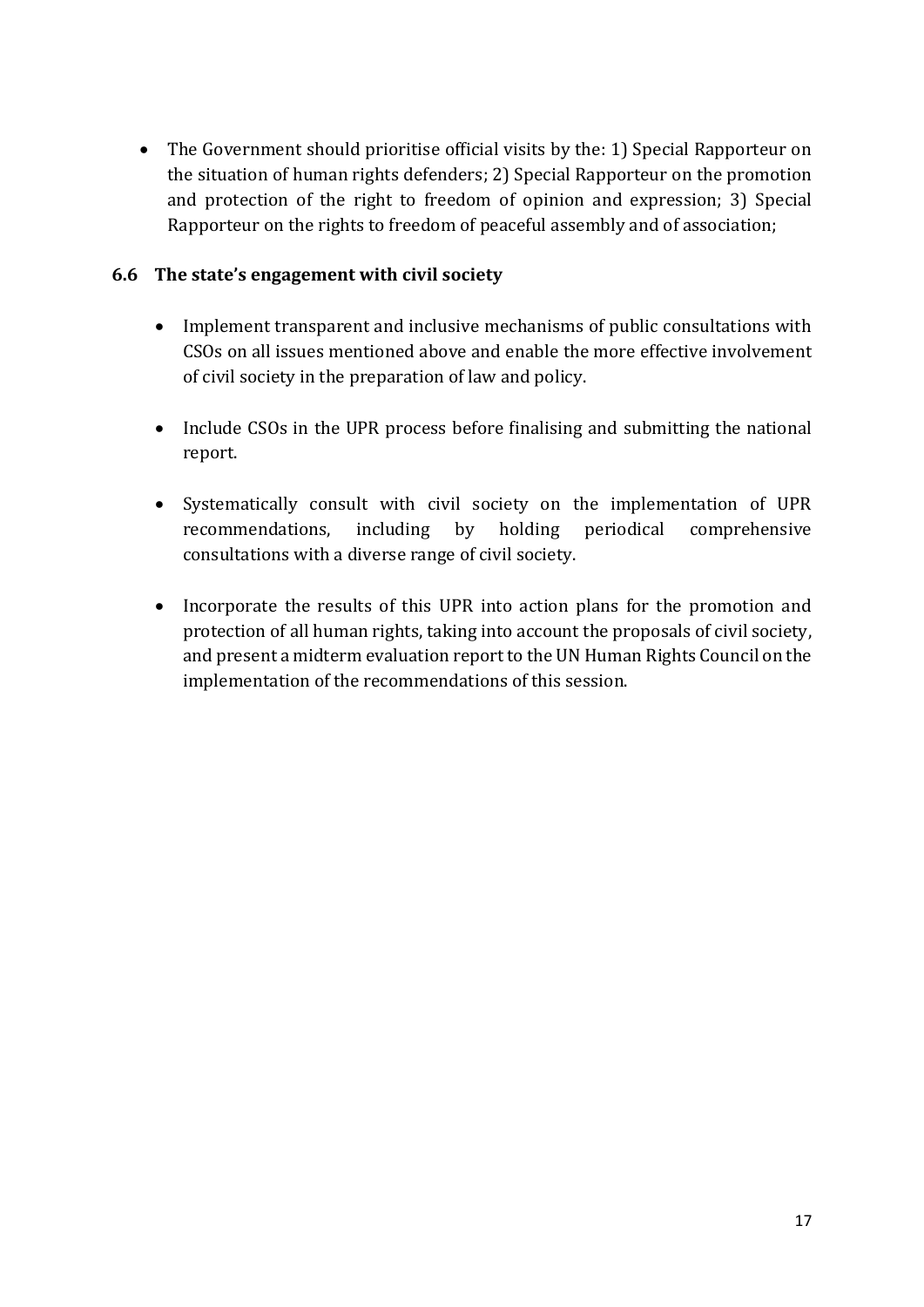## **Annex: Assessment of implementation of civic space recommendations under the 2nd cycle**

| <b>Recommendation</b>                                                                                                                                                                                                                                 | <b>Position</b> | <b>Full List of</b><br><b>Themes</b>                                                | <b>Assessment/Comments</b><br>on level of<br>implementation        |
|-------------------------------------------------------------------------------------------------------------------------------------------------------------------------------------------------------------------------------------------------------|-----------------|-------------------------------------------------------------------------------------|--------------------------------------------------------------------|
| Theme: D45 Freedom of<br>association                                                                                                                                                                                                                  |                 |                                                                                     |                                                                    |
| 141.84 Take concrete measures to<br>guarantee freedom of expression<br>and the media and to address<br>limitations in the existing law<br>governing the operation of civil<br>society organizations (Netherlands);<br>Source of position: A/HRC/30/8/ | Accepted        | D45 Freedom of<br>association<br><b>Affected persons:</b><br>- CSOs                 | <b>Status: Partially implemented</b><br>Source: Paragraph: 2.1-2.9 |
| 141.89 Develop and implement<br>specific laws, policies and<br>mechanisms that recognize and<br>protect the work of civil society,<br>human rights defenders and<br>journalists (Norway);<br>Source of position: A/HRC/30/8/                          | Accepted        | D45 Freedom of<br>association<br><b>Affected persons:</b><br>- CSO <sub>S</sub>     | Status: Partially implemented<br>Source: Paragraph: 2.1-2.9        |
| <b>Theme: H1 Human rights</b><br>defenders                                                                                                                                                                                                            |                 |                                                                                     |                                                                    |
| 141.89 Develop and implement<br>specific laws, policies and<br>mechanisms that recognize and<br>protect the work of civil society,<br>human rights defenders and<br>journalists (Norway);<br>Source of position: A/HRC/30/8/                          | Accepted        | H1 Human rights<br>defenders<br><b>Affected persons:</b><br>- journalists<br>- HRDs | Status: Partially implemented<br>Source: 3.1-3.11                  |
| 141.90 Ensure a safe environment<br>for civil society participation,<br>particularly the protection of<br>persons contributing to the work of<br>the Human Rights Council<br>(Paraguay);                                                              | Accepted        | H1 Human rights<br>defenders<br><b>Affected persons:</b><br>- HRDs                  | <b>Status: Partially implemented</b><br>Source: 3.1-3.11           |
| Source of position:<br>Source of position: A/HRC/30/8/                                                                                                                                                                                                |                 |                                                                                     |                                                                    |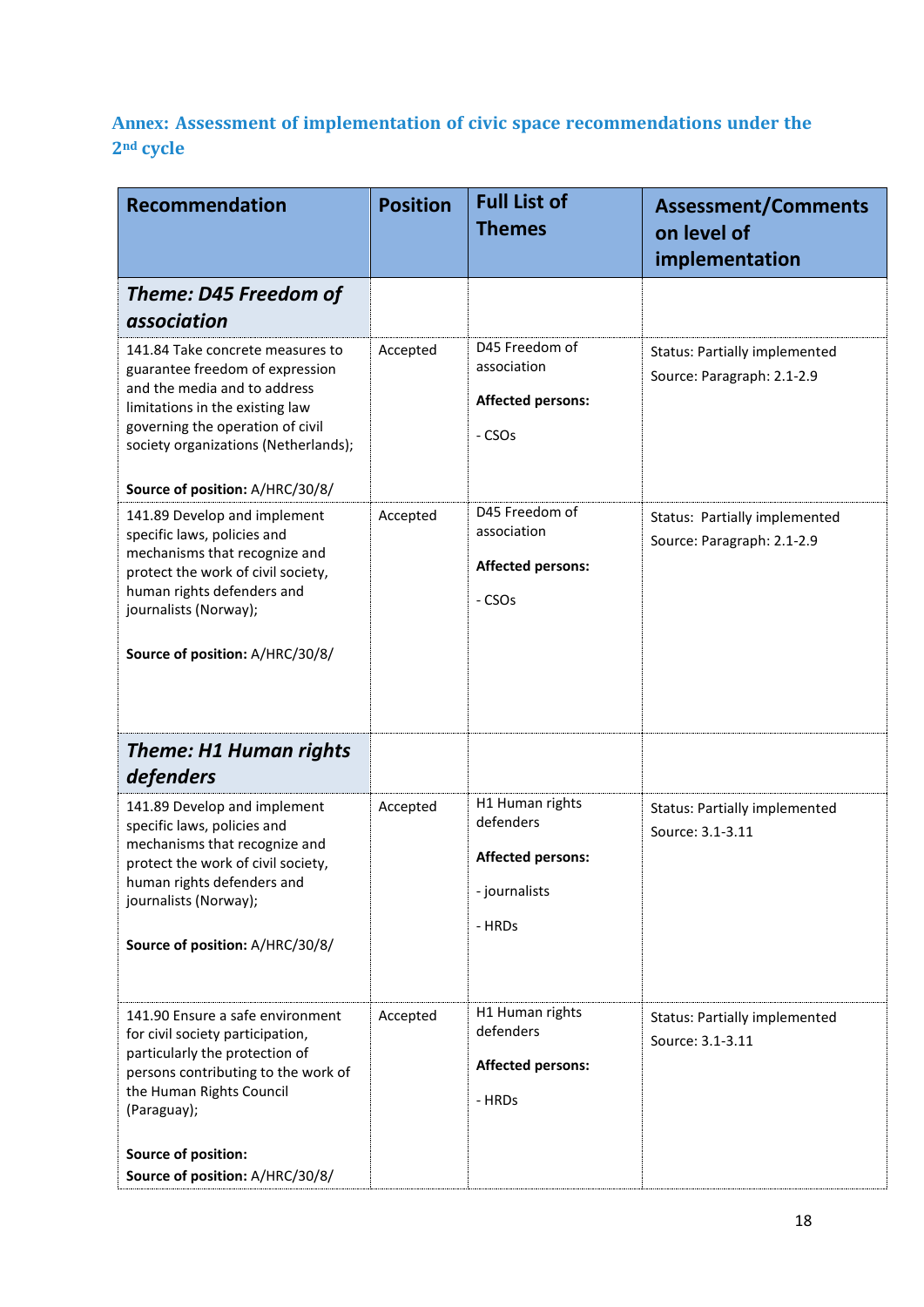| 143.60 Develop and implement laws,<br>policies and mechanisms that ensure<br>full protection of all journalists and<br>human rights defenders against<br>attacks and reprisals (Latvia);<br>Source of position:<br>Source of position: A/HRC/30/8/                                                                                   | Accepted | H1 Human rights<br>defenders<br><b>Affected persons:</b><br>- HRDs     | <b>Status: Partially implemented</b><br>Source: 3.1-3.11 |
|--------------------------------------------------------------------------------------------------------------------------------------------------------------------------------------------------------------------------------------------------------------------------------------------------------------------------------------|----------|------------------------------------------------------------------------|----------------------------------------------------------|
| 143.61 Take appropriate measures<br>to fully guarantee the safety of<br>journalists and human rights<br>defenders so that they can carry out<br>their activities without fear of<br>persecution or restriction (Republic<br>of Korea);<br>Source of position:<br>A/HRC/30/8/Add.1                                                    | Accepted | H1 Human rights<br>defenders<br>Affected persons:<br>- HRDs<br>- media | Status: Partially implemented<br>Source 3.1-3.11         |
| 143.62 Ensure an enabling<br>environment for the activities of<br>journalists, human rights defenders<br>and the other civil society actors<br>(Tunisia);<br>Source of position:<br>A/HRC/30/8/Add.1                                                                                                                                 | Accepted | H1 Human rights<br>defenders<br><b>Affected persons:</b><br>- HRDs     | <b>Status: Partially implemented</b><br>Source: 3.1-3.11 |
| 143.63 Create and maintain, in law<br>and in practice, a safe and enabling<br>environment, in which human rights<br>defenders and civil society can<br>operate free from hindrance and<br>insecurity, in accordance with<br>Human Rights Council resolutions<br>22/6 and 27/31 (Ireland);<br>Source of position:<br>A/HRC/30/8/Add.1 | Accepted | H1 Human rights<br>defenders<br><b>Affected persons:</b><br>- HRDs     | <b>Status: Partially implemented</b><br>Source: 3.1-3.11 |
| 143.64 Protect human rights<br>defenders and ensure their right to<br>exercise their work without<br>restrictions (Timor-Leste);<br>Source of position:<br>A/HRC/30/8/Add.1                                                                                                                                                          | Accepted | H1 Human rights<br>defenders<br><b>Affected persons:</b><br>- HRDs     | <b>Status: Partially implemented</b><br>Source: 3.1-3.11 |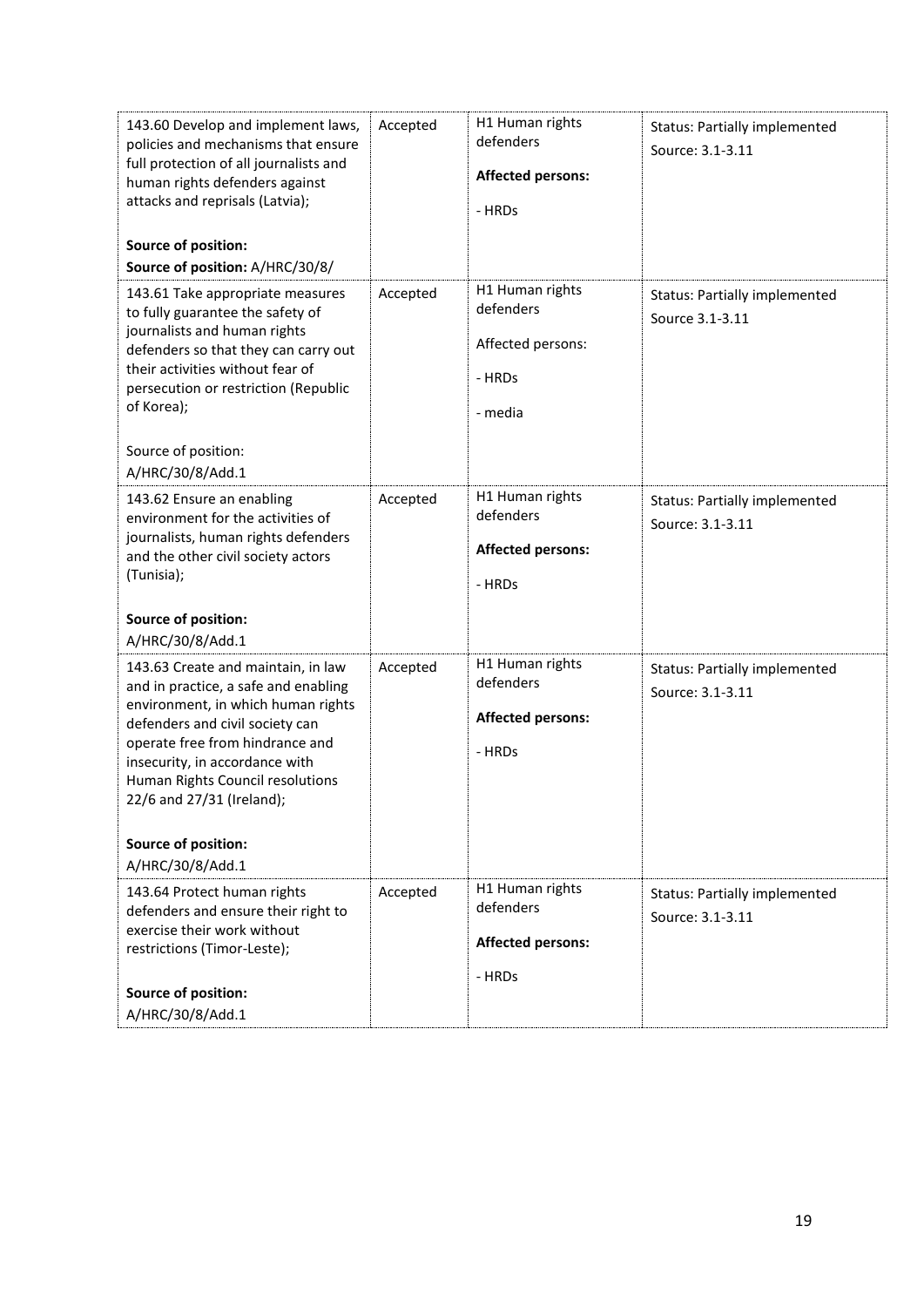| 143.65 Take measures aimed at<br>diminishing threats and intimidation<br>against journalists and civil society,<br>as well as opponents against the<br>Government (Trinidad and Tobago);<br>Source of position:<br>A/HRC/30/8/Add.1                                                       | Accepted | H1 Human rights<br>defenders<br><b>Affected persons:</b><br>- HRDs                                     | <b>Status: Partially implemented</b><br>Source: 3.1-3.11 |
|-------------------------------------------------------------------------------------------------------------------------------------------------------------------------------------------------------------------------------------------------------------------------------------------|----------|--------------------------------------------------------------------------------------------------------|----------------------------------------------------------|
| 143.66 Take urgent action to protect<br>human rights defenders, non-<br>governmental organizations and<br>journalists, and to investigate and<br>prosecute all who threaten them<br>(United Kingdom of Great Britain and<br>Northern Ireland);<br>Source of position:<br>A/HRC/30/8/Add.1 | Accepted | H1 Human rights<br>defenders<br><b>Affected persons:</b><br>- HRDs                                     | <b>Status: Partially implemented</b><br>Source: 3.1-3.11 |
| Theme: D43 Freedom of<br>opinion and expression                                                                                                                                                                                                                                           |          |                                                                                                        |                                                          |
| 141.82 Ensure respect for freedom<br>of opinion and expression (France);<br>Source of position: A/HRC/30/8/                                                                                                                                                                               | Accepted | D43 Freedom of opinion<br>and expression<br><b>Affected persons:</b><br>- HRDs<br>- government critics | <b>Status: Partially implemented</b><br>Source: 4.1-4.8  |
| 141.83 Uphold freedoms essential<br>for a stable democracy, including<br>freedoms of speech and assembly<br>(Australia);<br>Source of position: A/HRC/30/8/                                                                                                                               | Accepted | D43 Freedom of opinion<br>and expression<br><b>Affected persons:</b><br>- HRDs<br>- government critics | <b>Status: Partially implemented</b><br>Source: 4.1-4.8  |
| 141.84 Take concrete measures to<br>guarantee freedom of expression<br>and the media (Netherlands);<br>Source of position: A/HRC/30/8                                                                                                                                                     | Accepted | D43 Freedom of opinion<br>and expression<br><b>Affected persons:</b><br>- HRDs<br>- media              | <b>Status: Partially implemented</b><br>Source: 4.1-4.8  |